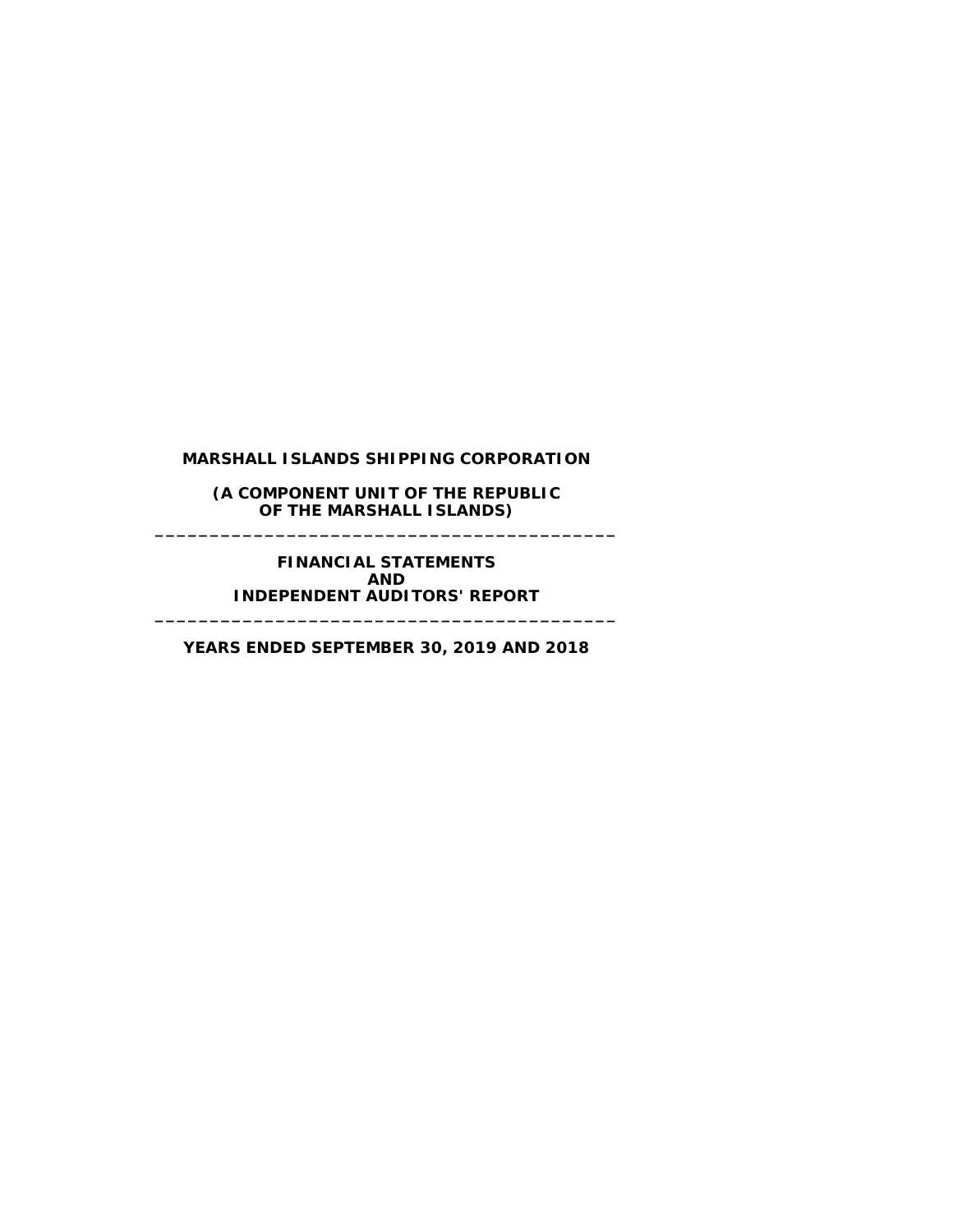#### **MARSHALL ISLANDS SHIPPING CORPORATION (A COMPONENT UNIT OF THE REPUBLIC OF THE MARSHALL ISLANDS)**

Years Ended September 30, 2019 and 2018 Table of Contents

|     |                                                                                                                                                                                            | Page No. |
|-----|--------------------------------------------------------------------------------------------------------------------------------------------------------------------------------------------|----------|
| L.  | INDEPENDENT AUDITORS' REPORT                                                                                                                                                               | 1        |
| П.  | MANAGEMENT'S DISCUSSION AND ANALYSIS                                                                                                                                                       | 3        |
| Ш÷  | FINANCIAL STATEMENTS:                                                                                                                                                                      |          |
|     | Statements of Net Position                                                                                                                                                                 | 13       |
|     | Statements of Revenues, Expenses and Changes in Net Position                                                                                                                               | 14       |
|     | <b>Statements of Cash Flows</b>                                                                                                                                                            | 15       |
|     | Notes to Financial Statements                                                                                                                                                              | 16       |
| IV. | INDEPENDENT AUDITORS' REPORT ON COMPLIANCE WITH<br><b>LAWS AND REGULATIONS</b>                                                                                                             |          |
|     | Independent Auditors' Report on Internal Control Over Financial<br>Reporting and on Compliance and Other Matters Based on an<br>Audit of Financial Statements Performed in Accordance With |          |
|     | Government Auditing Standards                                                                                                                                                              | 25       |
|     | Unresolved Prior Year Findings                                                                                                                                                             | 27       |
|     |                                                                                                                                                                                            |          |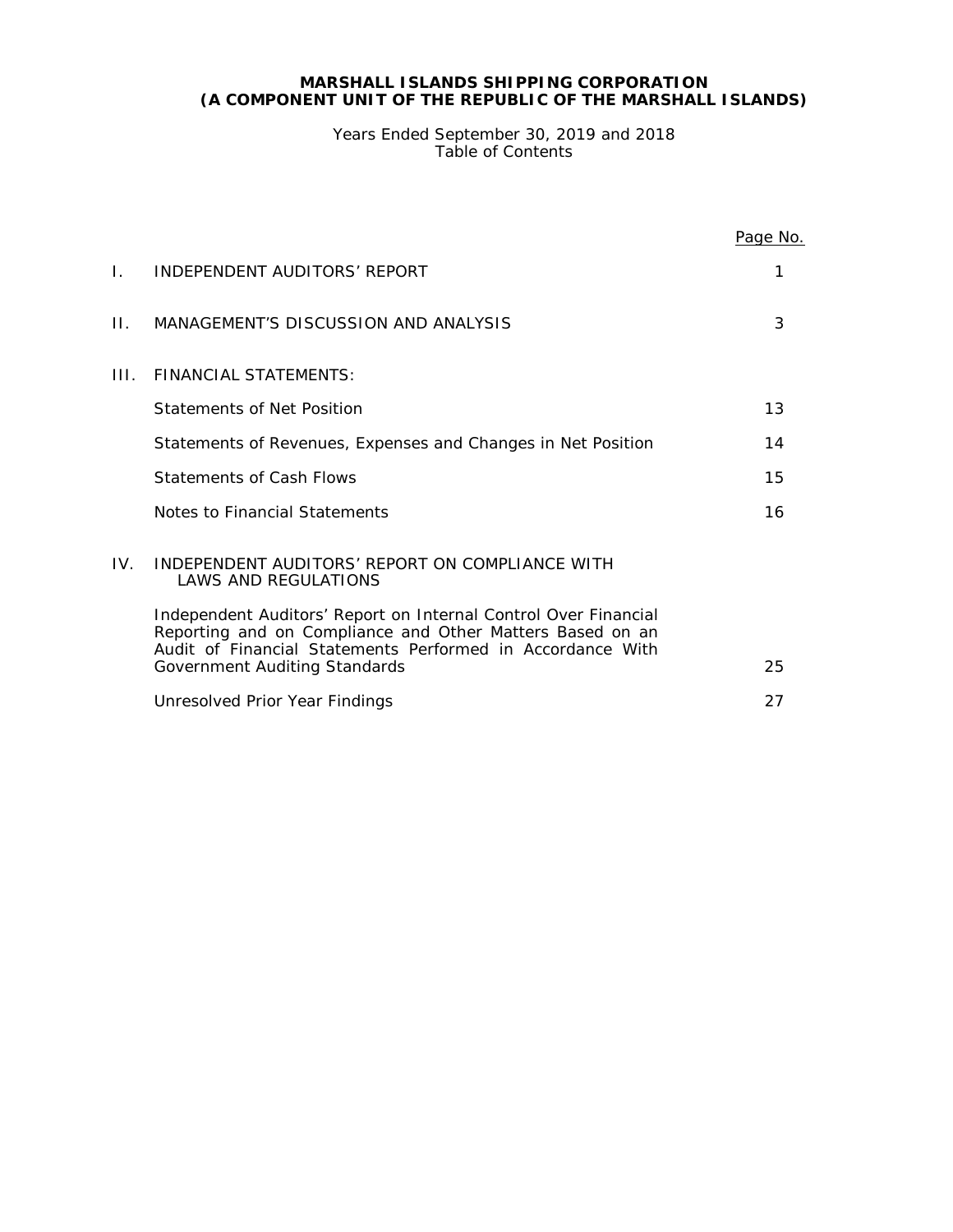# Deloitte.

Deloitte & Touche LLP 361 South Marine Corps Drive Tamuning, GU 96913-3973 USA

Tel: +1 (671) 646-3884 Fax: +1 (671) 649-4265

www.deloitte.com

#### **INDEPENDENT AUDITORS' REPORT**

Board of Directors Marshall Islands Shipping Corporation:

#### **Report on the Financial Statements**

We have audited the accompanying financial statements of Marshall Islands Shipping Corporation (MISC), a component unit of the Republic of the Marshall Islands (RepMar), which comprise the statements of net position as of September 30, 2019 and 2018, and the related statements of revenues, expenses and changes in net position and of cash flows for the years then ended, and the related notes to the financial statements.

#### *Management's Responsibility for the Financial Statements*

Management is responsible for the preparation and fair presentation of these financial statements in accordance with accounting principles generally accepted in the United States of America; this includes the design, implementation, and maintenance of internal control relevant to the preparation and fair presentation of financial statements that are free from material misstatement, whether due to fraud or error.

#### *Auditors' Responsibility*

Our responsibility is to express an opinion on these financial statements based on our audits. We conducted our audits in accordance with auditing standards generally accepted in the United States of America and the standards applicable to financial audits contained in *Government Auditing Standards,* issued by the Comptroller General of the United States. Those standards require that we plan and perform the audit to obtain reasonable assurance about whether the financial statements are free from material misstatement.

An audit involves performing procedures to obtain audit evidence about the amounts and disclosures in the financial statements. The procedures selected depend on the auditor's judgment, including the assessment of the risks of material misstatement of the financial statements, whether due to fraud or error. In making those risk assessments, the auditor considers internal control relevant to the entity's preparation and fair presentation of the financial statements in order to design audit procedures that are appropriate in the circumstances, but not for the purpose of expressing an opinion on the effectiveness of the entity's internal control. Accordingly, we express no such opinion. An audit also includes evaluating the appropriateness of accounting policies used and the reasonableness of significant accounting estimates made by management, as well as evaluating the overall presentation of the financial statements.

We believe that the audit evidence we have obtained is sufficient and appropriate to provide a basis for our audit opinion.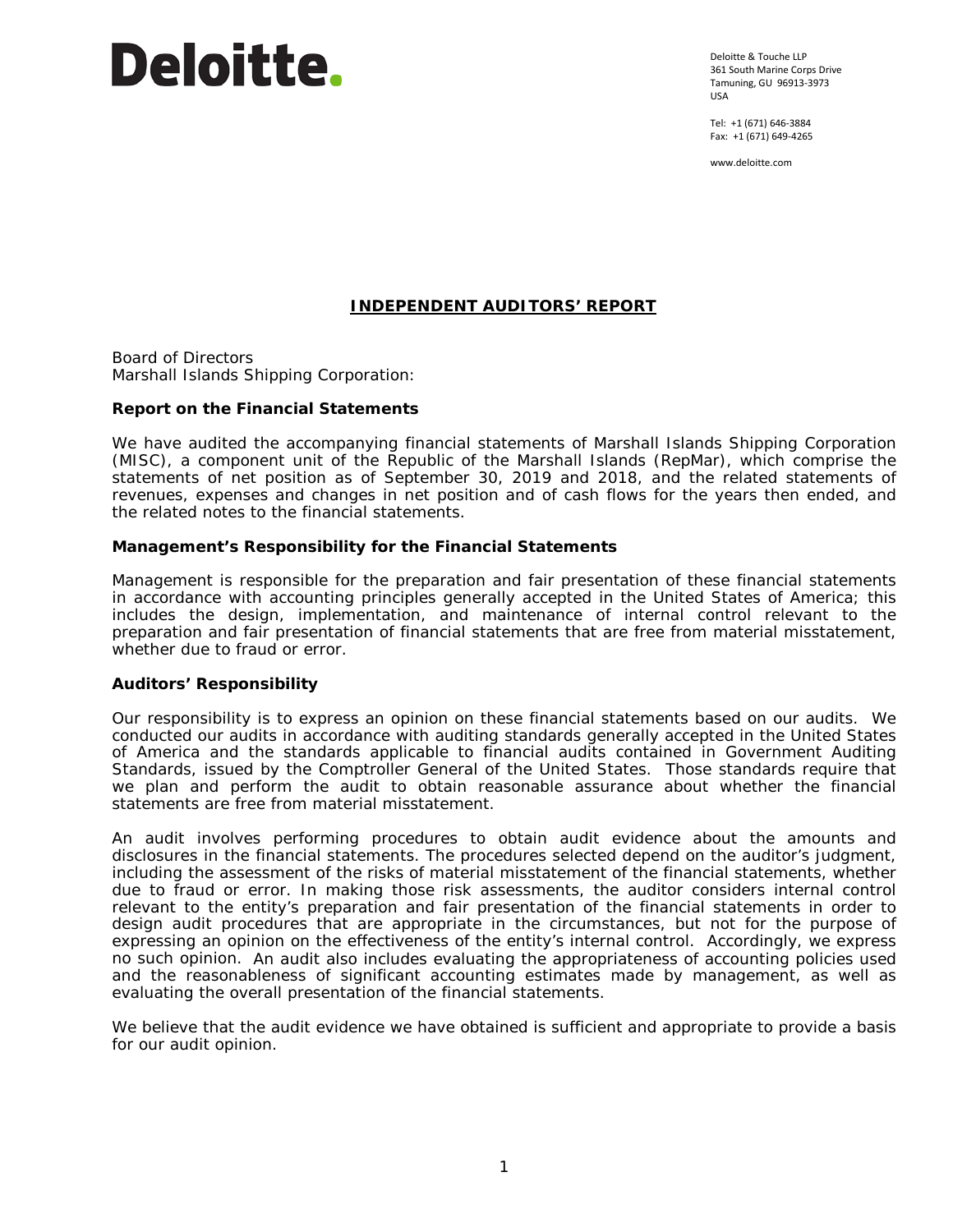## Deloitte.

#### *Opinion*

In our opinion, the financial statements referred to above present fairly, in all material respects, the financial position of MISC as of September 30, 2019 and 2018, and the results of its operations and its cash flows for the years then ended in accordance with accounting principles generally accepted in the United States of America.

#### *Emphasis of Matters*

#### *Payable to Affiliates*

As discussed in Note 4 to the financial statements, MISC is currently negotiating with Tobolar Copra Processing Authority (TCPA) to determine the ultimate disposition of certain liabilities payable to MISC.

#### *Going Concern*

The accompanying financial statements have been prepared assuming that MISC will continue as a going concern. As discussed in Note 7 to the financial statements, MISC's recurring losses from operations raise substantial doubt about its ability to continue as a going concern. Management's plans concerning this matter are also discussed in Note 7 to the financial statements. The financial statements do not include any adjustments that might result from the outcome of this uncertainty.

#### *COVID-19*

As discussed in Note 8 to the financial statements, MISC determined that the COVID-19 pandemic may negatively impact its business, results of operations and net position. MISC is unable to reasonably estimate its ultimate financial impact.

Our opinion is not modified with respect to these matters.

#### *Other Matters*

#### *Required Supplementary Information*

Accounting principles generally accepted in the United States of America require that the management's discussion and analysis on pages 4 to 12 be presented to supplement the financial statements. Such information, although not a part of the financial statements, is required by the Governmental Accounting Standards Board who considers it to be an essential part of financial reporting for placing the financial statements in an appropriate operational, economic, or historical context. We have applied certain limited procedures to the required supplementary information in accordance with auditing standards generally accepted in the United States of America, which consisted of inquiries of management about the methods of preparing the information and comparing the information for consistency with management's responses to our inquiries, the financial statements, and other knowledge we obtained during our audit of the financial statements. We do not express an opinion or provide any assurance on the information because the limited procedures do not provide us with sufficient evidence to express an opinion or provide any assurance.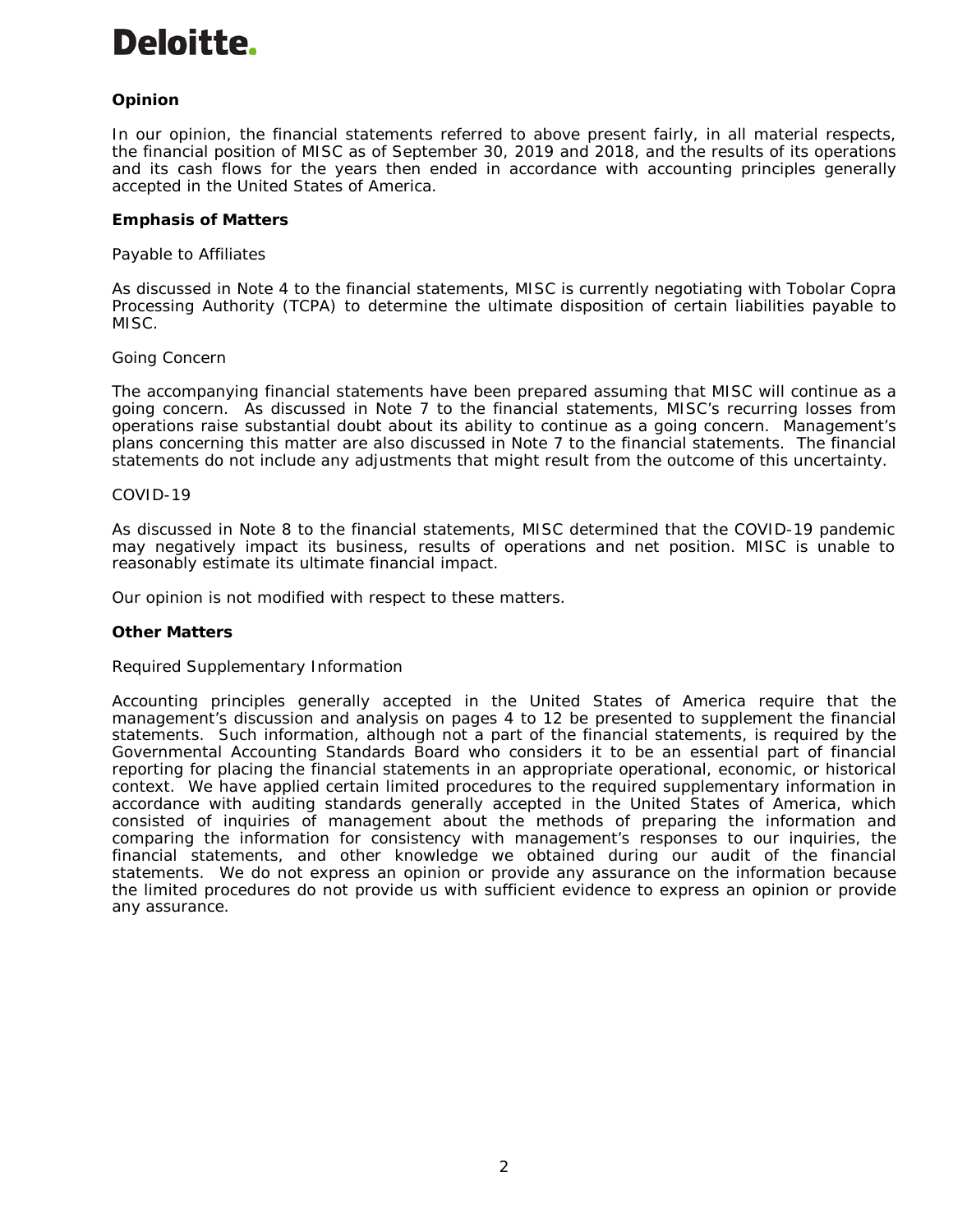

#### **Other Reporting Required by** *Government Auditing Standards*

In accordance with *Government Auditing Standards*, we have also issued our report dated July 21, 2020, on our consideration of MISC's internal control over financial reporting and on our tests of its compliance with certain provisions of laws, regulations, contracts, and grant agreements and other matters. The purpose of that report is solely to describe the scope of our testing of internal control over financial reporting and compliance and the results of that testing, and not to provide an opinion on the effectiveness of MISC's internal control over financial reporting or on compliance. That report is an integral part of an audit performed in accordance with *Government Auditing Standards* in considering MISC's internal control over financial reporting and compliance.

loite Wackell

July 21, 2020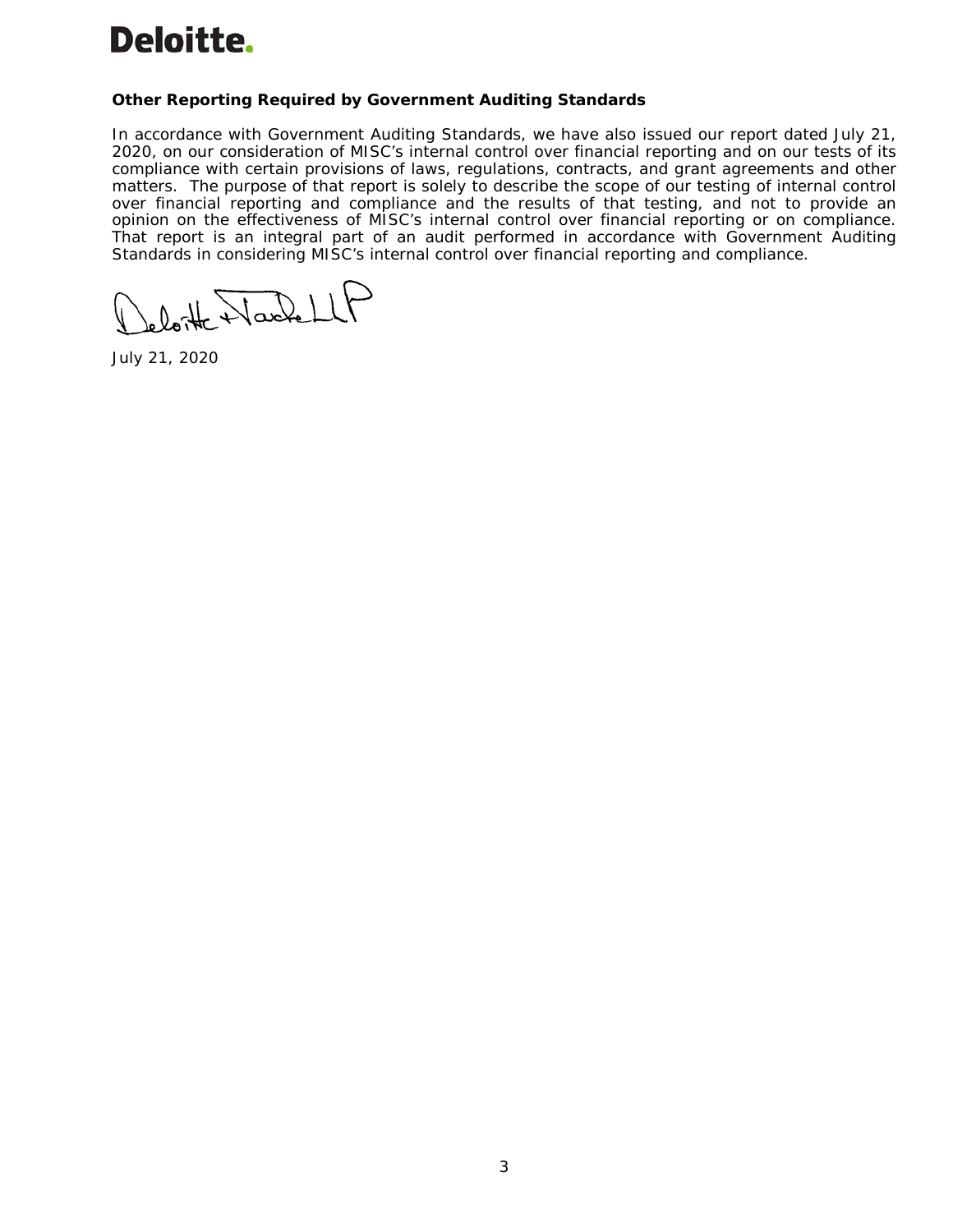Management's Discussion and Analysis September 30, 2019 and 2018

Marshalls Islands Shipping Corporation (MISC) herewith presents a discussion and analysis of the company's financial performance for the financial year ended  $30<sup>th</sup>$  September 2019. It is to be read in conjunction with the financial statements following this section.

#### **FINANCIAL HIGHLIGHTS**

MISC's net position at the end of the fiscal year 2019 was \$8,347,910 compared to net position of \$8,542,142 in 2018. The decrease in net position from 2018 to 2019 is a negative indicator of the results of operations and ongoing efforts by management to maintain expenses within operational revenues as well as nonoperational revenues in the form of RMI government subsidies and RMI government capital contributions of \$7,207,861, which represent contributions for the purchase of a new ship and the transfer of three (3) ships - MV Aemman, MV Ribuuk Ae, and MV Kwajelein in 2018 and \$724,400, which represents the final contribution for the purchase of one (1) new ship – MV Enen Kio in 2019.

MISC's total net operating revenues decreased by \$293,584 (28%) from \$1,061,576 in 2018 to \$767,992 in 2019. The decrease in revenue for charter, fuel delivering and passengers is caused by the decrease in field trip services and no available landing craft for charter trips to the Outer Islands with MISC's current fleet of four (4) vessels with 36 field trips in 2019 compared to 67 field trips in 2018. MISC's passenger revenue decreased significantly by \$13,275 (17%) from \$77,476 in 2018 to \$64,201 in 2019. Cargo revenues increased by \$38,494 (7%) from \$566,808 in 2018 to \$605,302 in 2019. MISC's ship sales revenue increased by \$78,650 (616%) from \$12,760 in 2018 to \$91,410 in 2019. Copra fee revenues increased by \$21,127 (65%) from \$32,296 in 2018 to \$53,423 in 2019.

Total operating expenses increased by \$463,635 (14%) from \$3,236,245 in 2018 to \$3,699,880 in 2019. MISC's leading operational expenses in 2018 and 2019 were personnel costs, depreciation, and petroleum, oil and lube (POL). Salaries, wages and benefits expense increased by \$202,803 (16%) from \$1,299,448 in 2018 to \$1,502,251 in 2019. MISC managed to decrease POL expense by \$435,445 (47%) from \$932,848 in 2018 to \$497,403 in 2019. Material and supplies decreased by \$32,446 (15%) from \$210,402 in 2018 to \$177,956 in 2019. Unfortunately, travel and entertainment expense increased by \$113,578 (89%) from \$128,057 in 2018 to \$241,635 in 2019. Drydock and repairs and maintenance expenses increased by \$114,314 (50%) from \$228,752 in 2018 to \$343,066 in 2019. Finally, depreciation expense increased by \$462,540 (516%) from \$89,667 in 2018 to \$552,207 in 2019.

MISC's operating loss increased by \$757,219 (35%) from an operating loss of \$2,174,669 in 2018 to an operating loss of \$2,931,888 in 2019. Although MISC has maintained its efforts to reduce some of the operating expenses, MISC will continue to operate at a loss ranging from \$1.2M to \$2.9M annually based on the tariff rate structure and current passenger rates that have been in place since the early 1980's. However, the range will slightly change due to an increase in the tariff rate structure approved on April 25, 2019.

MISC continues to depend heavily on subsidies from RepMar, which accounts for approximately 73% of MISC's source of total operating and non-operating revenues during 2019. The subsidy from RepMar to support the Shipping Vessel Repairs and Maintenance Act resumed in 2016. In 2017-2019, MISC also received a total of \$1.90M for ship purchases. Without the approval of RepMar to allow management of MISC to increase its tariff rates, it is expected that MISC will always operate at a loss and its future sustainability will continue to be a burden on RepMar as a community service obligation.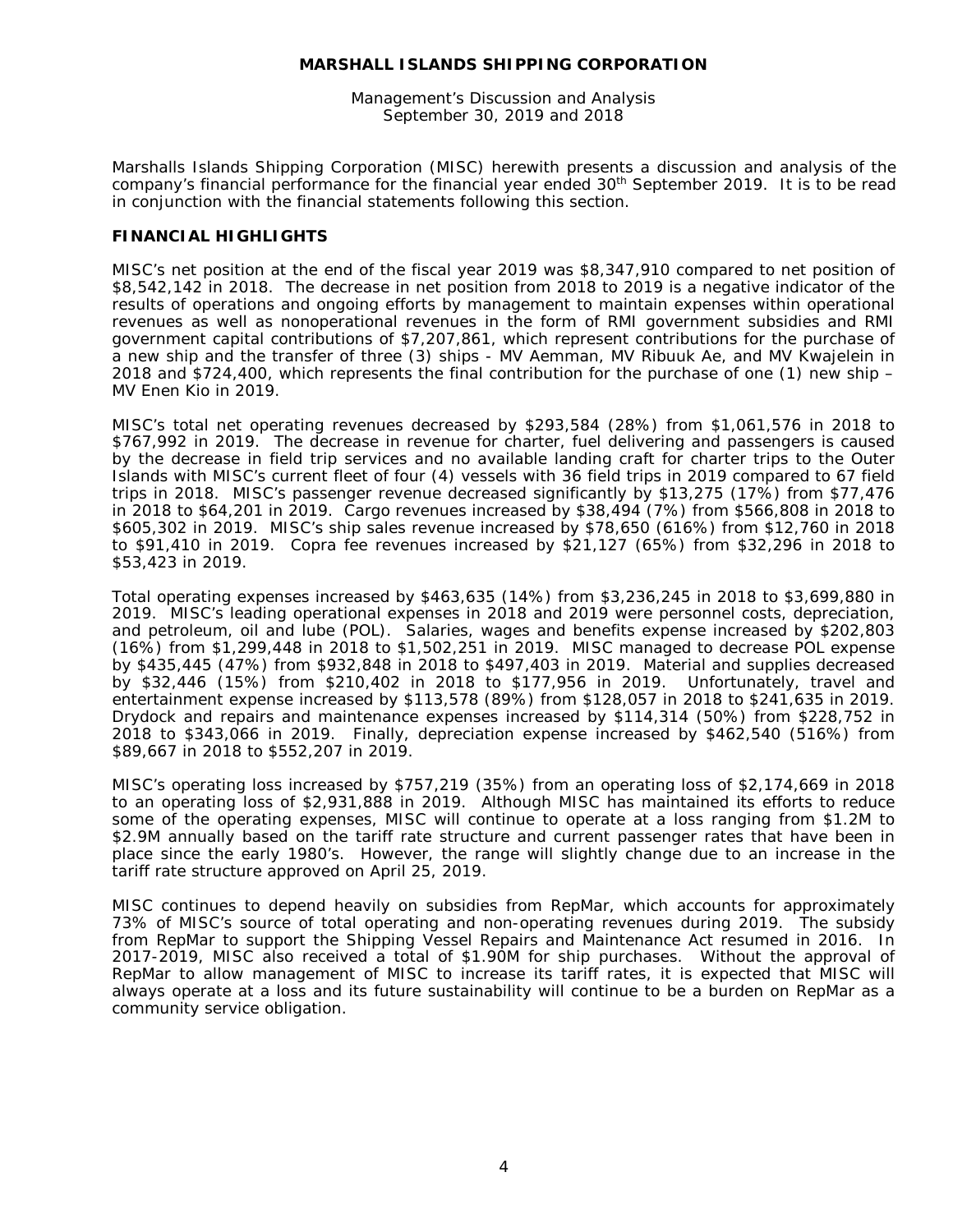Management's Discussion and Analysis, Continued September 30, 2019 and 2018

#### **FINANCIAL ANALYSIS OF MISC**

The Statements of Net Position and the Statements of Revenues, Expenses and Changes in Net Position provide an indication of MISC's financial condition. MISC's net position reflects the difference between total assets and total liabilities. An increase in net position over time normally indicates an improvement in financial condition. As illustrated in the figures below, MISC's net position decreased for the year ended 30th September 2019.

A summary of MISC's Statements of Net Position is presented below:

|                               | 2019            |    | 2018      | \$<br>Change<br>2019-2018 | %<br>Change<br>2019-2018 | 2017            |
|-------------------------------|-----------------|----|-----------|---------------------------|--------------------------|-----------------|
| Assets:                       |                 |    |           |                           |                          |                 |
| Current and other assets      | \$<br>1,324,989 | \$ | 1,067,008 | \$<br>257,981             | 24.2%                    | \$<br>1,826,457 |
| Capital assets                | 8,321,050       |    | 8,600,045 | (278,995)                 | (3.2)%                   | 261,227         |
| Total assets                  | 9,646,039       |    | 9,667,053 | (21, 014)                 | (0.2)%                   | 2,087,684       |
| Liabilities:                  |                 |    |           |                           |                          |                 |
| Current and other liabilities | 1,298,129       |    | 1,124,911 | 173,218                   | 15.4%                    | 649,887         |
| Net position:                 |                 |    |           |                           |                          |                 |
| Net investment in capital     |                 |    |           |                           |                          |                 |
| assets                        | 8,037,550       |    | 7,936,045 | 101.505                   | 1.3%                     | 261,227         |
| Restricted                    | 377,708         |    | 399,752   | (22, 044)                 | (5.5)%                   | 622,418         |
| Unrestricted                  | (67, 348)       |    | 206,345   | (273, 693)                | $(132.6)\%$              | 554,152         |
| Total net position            | \$<br>8,347,910 | S. | 8,542,142 | \$<br>(194,232)           | (2.3)%                   | \$<br>1,437,797 |

#### **Summary Statements of Net Position**

As of September 30

Total assets increased from \$2,087,684 in 2017 to \$9,667,053 in 2018 and decreased to \$9,646,039 in 2019. The increase in total assets by \$7,579,369 (363%) from 2017 to 2018 is driven primarily by an increase in prepaid drydock expenses and capital contributions from RepMar represented by the transfer of three (3) ships. In 2019, total assets marginally decreased by \$21,014 (0.2%) to \$9,646,039. Capital asset acquisitions of \$273,212 were offset by depreciation of \$552,207. In addition, the Cabinet of RepMar authorized and approved the transfer of MV Tobolar in February 2019 from Tobolar Copra Processing Authority (TCPA) to MISC, including prepaid drydock expenditures, which resulted in an increase in assets of \$457,124. Prepaid drydock costs from the transaction amounted to \$353,903 as of September 30, 2019.

Net capital assets increased from \$261,227 in 2017 to \$8,600,045 in 2018 and decreased to \$8,321,050 in 2019. In 2018, net capital assets increased by \$8,338,818 (363%) with capital asset acquisitions of \$8,537,337 offset by retirements/disposal of \$116,451 and annual depreciation of \$89,667. In 2019, net capital assets decreased by \$278,995 (3.2%) with capital asset acquisitions of \$522,768 offset by annual depreciation of \$552,207. Capital asset acquisitions include the transfer of MV Tobolar with a net book value of \$130,944.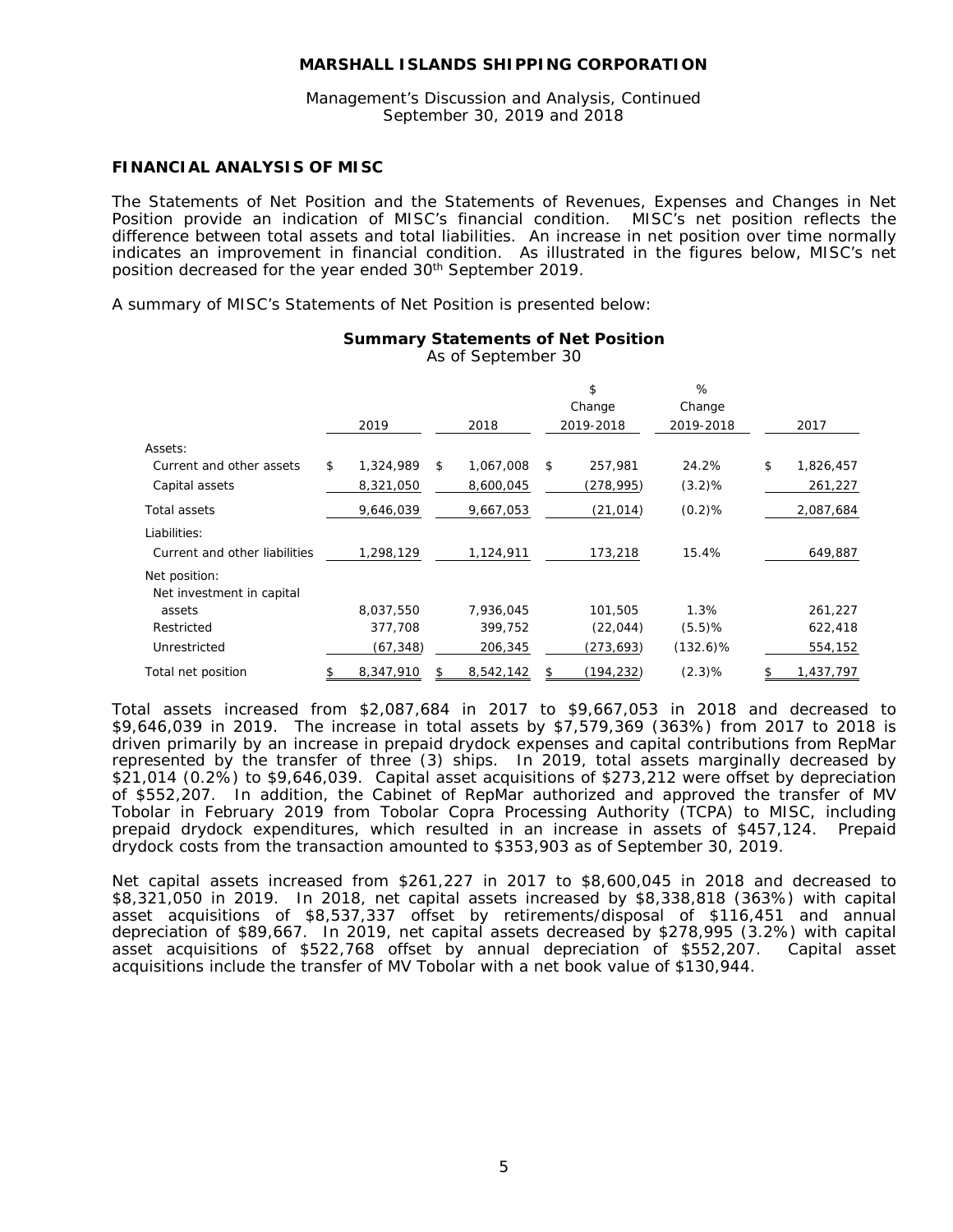Management's Discussion and Analysis, Continued September 30, 2019 and 2018

Total liabilities increased by \$475,024 (73%) from \$649,887 in 2017 to \$1,124,911 in 2018 and further increased by \$173,218 (15.4%) to a total of \$1,298,129 in 2019. In 2018, the significant increase in total liabilities is primarily driven by MISC's obligations due to RepMar's related parties, with RMI Ports Authority (RMIPA) being the highest. MISC rents warehouse and storage space from RMIPA but is not currently able to service the obligation due to cash flow constraints. MISC's total liabilities due to RepMar related parties were \$219,654 in 2018, of which \$122,971 was due to RMIPA followed by \$67,560 due to Marshall Islands Social Security Administration (MISSA). In 2019, MISC's total liabilities due to RepMar's related parties increased by \$573,743 (261%) from \$219,654 in 2018 to \$793,397 in 2019. This increase was primarily due to the payable to Tobolar Copra Processing Authority (TCPA), which amounted to \$588,069 representing the liability associated with the transfer of the MV Tobolar ship and related prepaid drydock expenses in 2019. Due to RMIPA decreased by \$31,370 (26%) to \$91,601 while the payable to MISSA increased by \$33,108 (49%) to \$100,668.

A summary of MISC's Statements of Revenues, Expenses and Changes in Net Position is presented below:

|                        |                  |                 | \$<br>Change        | %<br>Change |                 |
|------------------------|------------------|-----------------|---------------------|-------------|-----------------|
|                        | 2019             | 2018            | 2019-2018           | 2019-2018   | 2017            |
| Operating:             |                  |                 |                     |             |                 |
| Operating revenues     | \$<br>767,992    | \$<br>1,061,576 | \$<br>(293, 584)    | (27.7)%     | \$<br>1,744,994 |
| Operating expenses     | 3,699,880        | 3,236,245       | 463,635             | 14.3%       | 3,030,549       |
| Operating loss         | (2,931,888)      | (2, 174, 669)   | (757,219)           | 34.8%       | (1, 285, 555)   |
| Nonoperating:          |                  |                 |                     |             |                 |
| Nonoperating revenues  | 2,033,600        | 2,073,053       | (39, 453)           | (1.9)%      | 1,894,720       |
| Nonoperating expenses  | 20,344           | 1,900           | 18,444              | 970.7%      | 7,449           |
|                        | 2,013,256        | 2,071,153       | (57, 897)           | $(2.8)\%$   | 1,887,271       |
| Capital contributions  | 724,400          | 7,207,861       | (6, 483, 461)       | $(89.9)$ %  | 435,000         |
| Change in net position | \$<br>(194, 232) | \$<br>7,104,345 | \$<br>(7, 298, 577) | $(102.7)\%$ | \$<br>1,036,716 |

### **Summary Statements of Revenues, Expenses and Changes in Net Position**

Years Ended September 30

The Statements of Revenue, Expenses and Changes in Net Position identify the various revenue and expense items that contributed to the change in net position. MISC's total net operating revenues decreased by \$683,418 (39%) to a total of \$1,061,576 in 2018 compared to \$1,744,994 in 2017. In 2019, net operating revenues further decreased by \$293,584 (28%) to a total of \$767,992. With the State of Drought Disaster Declaration issued by RepMar in June and July 2113, ongoing relief efforts resulted in the increase in MISC chartering revenue in 2016 and 2017. Charter revenue increased due to the delivery of goods and materials to rebuild houses that were damaged from heavy rough waves in 2017. Total trips decreased by 7 (9%) trips to 74 trips in 2017 compared to 67 trips in 2018. In 2019, total trips further decreased by 31 (46%) to 36 trips compared to 2018. Charter revenue decreased by \$339,427, (94%) a total of \$20,461 in 2019 compared to a total of \$359,888 in 2018 with only 2 charter trip services provided given the absence of available landing craft with MV Majuro transferred to the Ministry of Public Works, Infrastructure and Utilities (MWIU) in January 2018.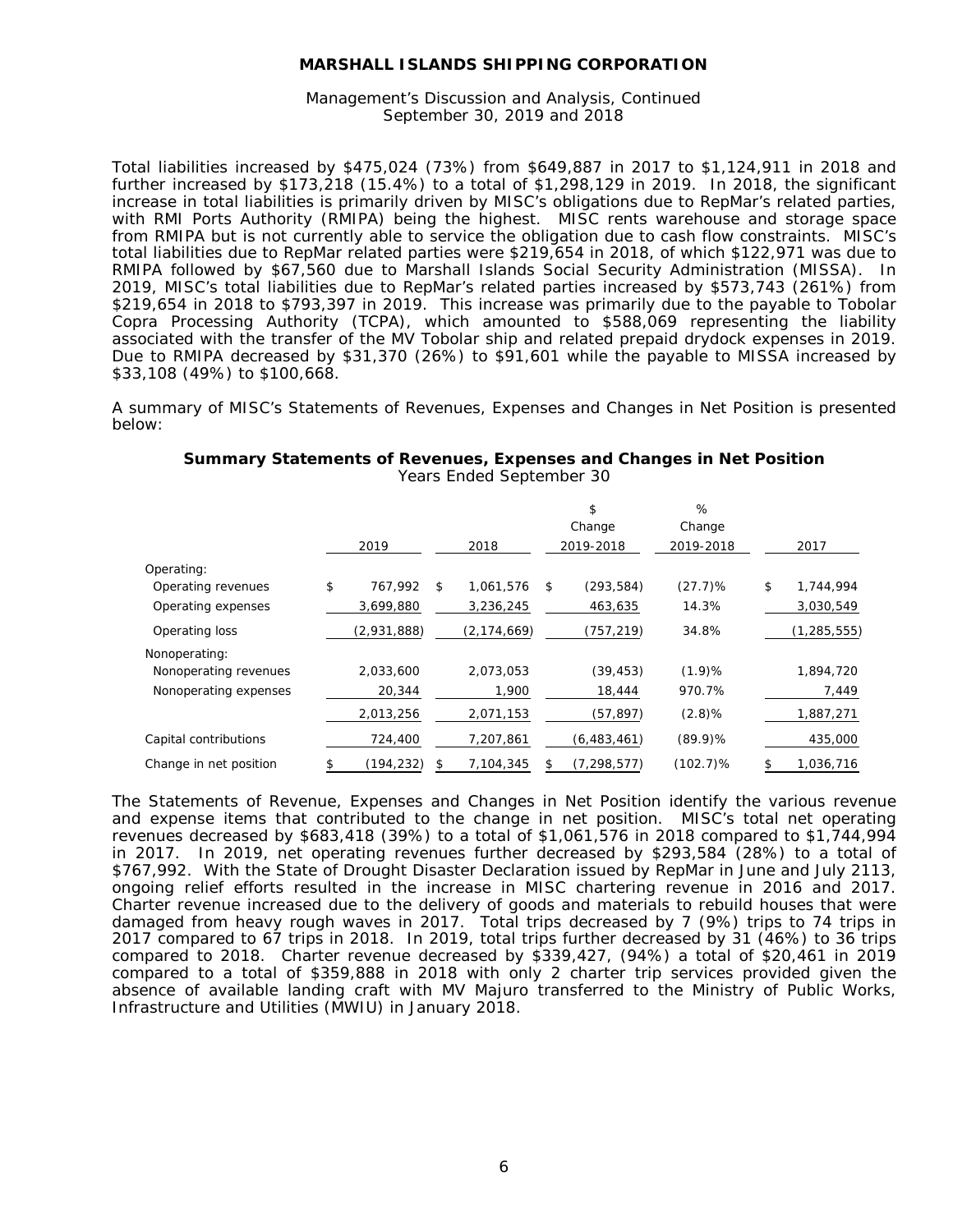Management's Discussion and Analysis, Continued September 30, 2019 and 2018



The graph below presents the major components of MISC's operating revenues from 2017 through to 2019:

Total operating expenses increased by \$205,696 (7%) from \$3,030,549 in 2017 to \$3,236,245 in 2018. In 2019, the total operating expenses further increased by \$463,635 (14%) to \$3,699,880. For 2019, the top five components of operating expenses were: (1) Salaries, Wages and Benefits, (2) Depreciation (3) Petroleum, Oil and Lube (POL), (4) Drydock and Repairs and Maintenance Expense, and (5) Travel and Entertainment.

Salaries, wages and benefits remain as the leading operational expense and increased by \$64,854 (5%) from \$1.23M in 2017 to \$1.30M in 2018 and continue to increase by \$202,803 (16%) to \$1.50M in 2019. The Cabinet decision to transfer the MV Majuro to the MWIU is not expected to impact salaries, wages and benefits as the crew will remain with MISC.

Depreciation expense further increased by \$28,327 (46%) from \$61,340 in 2017 to \$89,667 in 2018 and further increased by \$462,540 (516%) to \$552,207 in 2019. This increase was the result of depreciation from the transfer of three (3) ships - MV Aemman, MV Ribuuk Ae, and MV Kwajelein from the RMI government in September 2018 and the transfer of MV Tobolar from TCPA in February 2019.

POL expenses increased by \$59,236 (7%) from \$873,612 in 2017 to \$932,848 in 2018 and decreased by \$435,445 (47%) to \$497,403 in 2019. This decrease was the result of the decrease in the frequency of trips in 2019.

With the establishment of the Shipping Vessel Repairs and Maintenance Act in 2011, an annual subsidy is granted by RepMar for proper and timely dry docking, repairs and maintenance to be undertaken by MISC. This is to ensure the good and operable conditions of the shipping fleet and for the safety and reliability of sea transportation services for the RMI outer island community. Drydock expense increased by \$45,275 (25%) from \$183,477 in 2017 (for MV Kwajelein) to \$228,752 in 2018 (MV Ribuuk Ae) and further increased by \$114,314 (50%) to \$343,066 in 2019 (MV Aemman and MV Tobolar).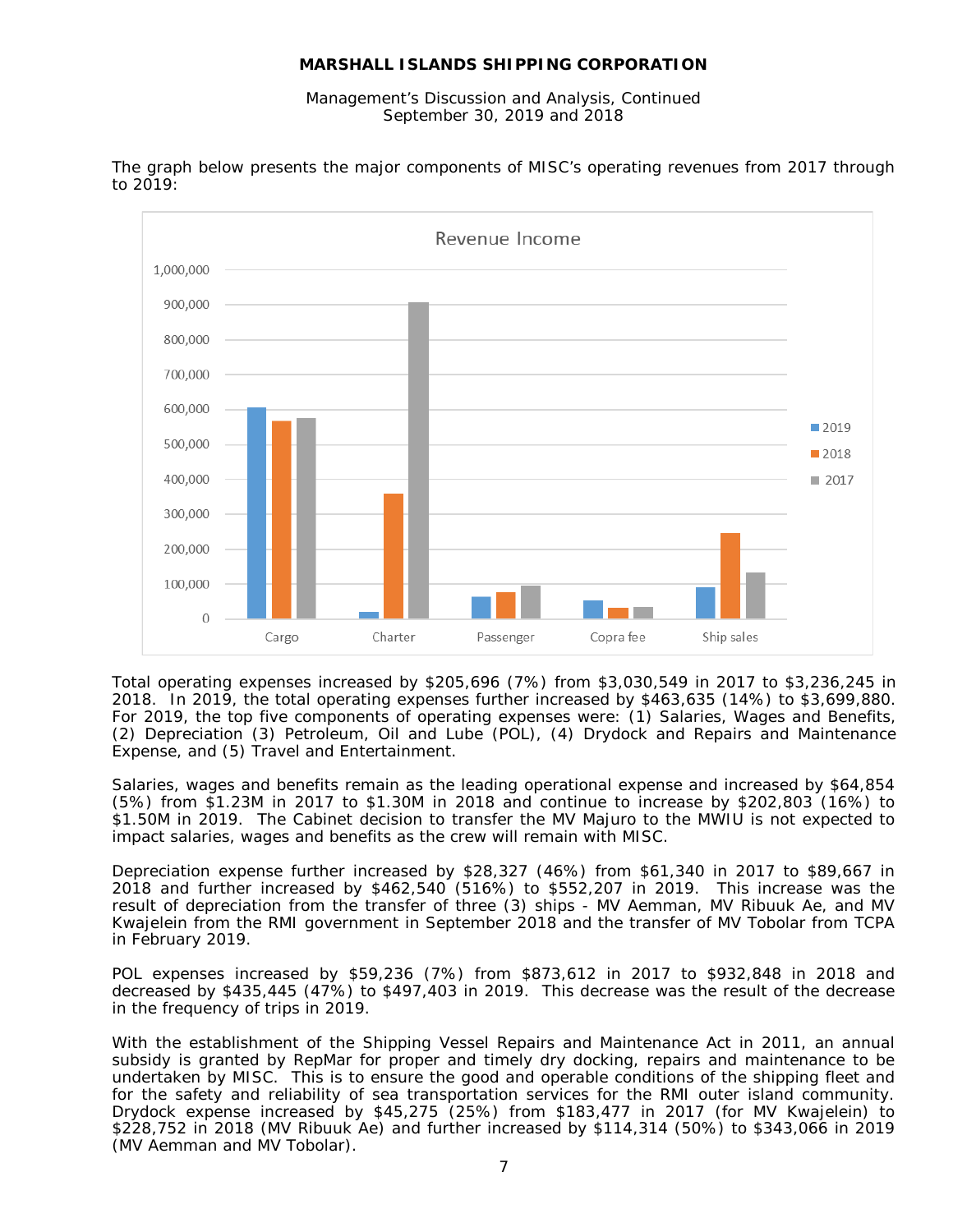Management's Discussion and Analysis, Continued September 30, 2019 and 2018

Travel and Entertainment increased by \$50,853 (66%) from \$77,204 in 2017 to \$128,057 in 2018 and further increased by \$113,578 (89%) to total \$241,635 in 2019. This is in relation to purchase of new shipping fleet (MV Enen Kio) and 5 months of drydocking provided for MV Aemman in 2019, which was longer compared to drydock repair and maintenance for MV Ribuuk Ae in 2018 and MV Kwajelein in 2017, which only took 3 months for both drydocking.

Ship sales services provide MISC an alternative source of income to subsidize its operations. Cost of goods sold (COGS) decreased by \$24,906 (70%) to \$10,614 in 2018. The decrease in COGS for 2018 is attributed primarily to the private vendors taking over the merchant services on the vessels through a claimed decision by the Cabinet to privatize such services. As such services were a major source of revenue for MISC, the Board had decided in 2018 to investigate whether there was a Cabinet Minute (CM) authorizing such services to be privatized and, if not, then return such to MISC. Since the office of the clerk of Cabinet had confirmed that there had not been any CM in this regard, merchandise or sales services are expected to return in 2019, but through a transitional or phase out period. Accordingly, the merchant on the three vessels, namely the MV Aemman, MV Kwajelein, and MV Ribuuk Ae, shall be notified. In 2019, MISC operated the ship sales services and COGS increased by \$52,237 (492%) to \$62,851.

The following graphic shows the major components of MISC's operating expenses from 2017 through to 2019:



The operating loss before nonoperating revenues (i.e. RepMar subsidy) increased by \$889,114 (69%) from \$1,285,555 in 2017 to \$2,174,669 in 2018 and by \$757,319 (35%) from \$2,174,669 in 2018 to \$2,931,888 in 2019. In 2018, the operating loss increased with the drydocking of MV Ribuuk Ae in Solomon Islands. In 2019, even though MISC was able to control and decrease some of the operating expenses for some areas, the operating loss increased due to travel costs associated with the purchase of MV Enen Kio, the drydocking of MV Aemman in Fiji, and the drydocking expense recognized due to the transfer of MV Tobolar from TCPA to MISC in February 2019.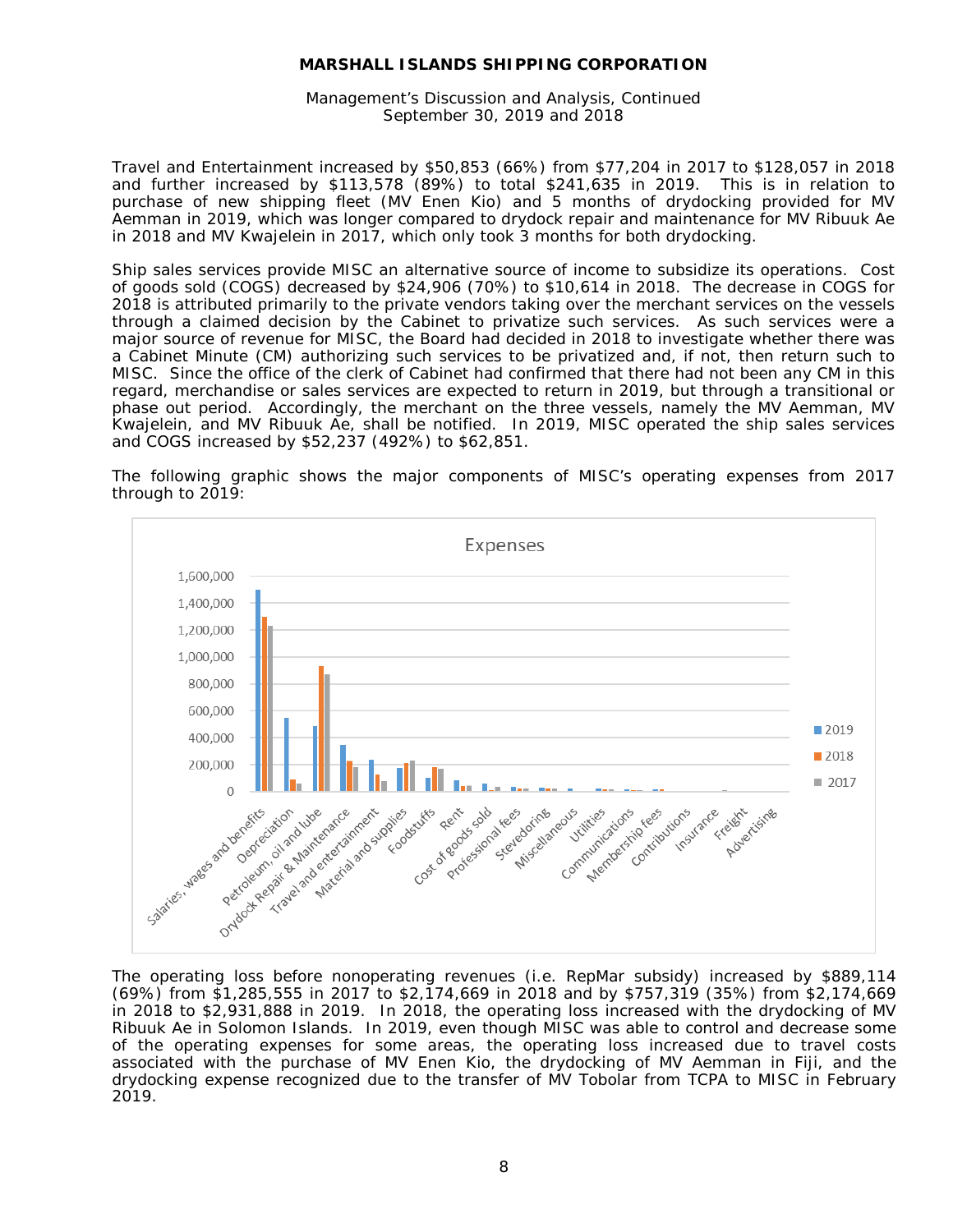Management's Discussion and Analysis, Continued September 30, 2019 and 2018

Total subsidies, for operations and for repairs and maintenance were \$2,033,600 in 2019 compared to \$2,005,427 in 2018 and \$1,894,720 in 2017. In 2017, 2018 and 2019, MISC was the recipient of subsidies associated with the Shipping Vessel Repairs and Maintenance Act. The subsidy to support the Shipping Vessel Repairs and Maintenance Act fluctuates annually based on the repairs and maintenance schedule and costing developed with the technical assistance of the Japan International Cooperation Agency (JICA) and has taken into account major repairs that will need to be completed and the inclusion of two additional vessels to the MISC fleet. In 2017, an additional \$250,000 was appropriated on top of the initial appropriation amounting to \$1,700,000, as a down-<br>payment to secure the purchase for the ship purchase. Only \$435,000 was used for the payment to secure the purchase for the ship purchase. negotiations of said vessel. Additional of \$99,200 was appropriated in November 2017 to fund vessel delivery costs. The new vessel (MV Enen Kio) arrived in November 2019.

The operating subsidy received from RepMar in 2019 increased by \$137,293 (9%) to \$1,587,200, drydock fund decreased by \$9,920 (2%) to \$446,400, and ship purchase decreased by \$50,600 (7%) to a total \$724,400. With its current fare rate since 1980 and no available landing craft for charter, MISC is not able to achieve full cost recovery to cover its operational costs and maintain adequate major and ongoing repairs and maintenance without financial support from RepMar. The future financial sustainability and conditions of the MISC shipping fleet will continue to depend on sufficient financial support from RepMar.

Management's Discussion and Analysis for the year ended September 30, 2018 is set forth in MISC's report on the audit of financial statements, which is dated April 29, 2019. That Management's Discussion and Analysis explains the major factors impacting 2018 financial statements and can be obtained from MISC's General Manager via the contact information below.

#### **CAPITAL ASSETS AND DEBT**

Net capital assets decreased from \$8,600,045 in 2018 to \$8,321,050 in 2019. Capital asset acquisition of \$273,212 was offset by depreciation of \$552,207.

A summary of MISC's capital assets at September 30, 2019 compared with 2018 and 2017 is presented below:

|                          |                 |                 | \$<br>Change  | %<br>Change |              |
|--------------------------|-----------------|-----------------|---------------|-------------|--------------|
|                          | 2019            | 2018            | 2019-2018     | 2019-2018   | 2017         |
| Vessels                  | \$<br>6.792.253 | \$<br>6,521,980 | \$<br>270.273 | 4.1%        | \$<br>89.119 |
| Vehicles                 | 457,070         | 423,472         | 33,598        | 7.9%        | 306,723      |
| Equipment                | 387,023         | 269,342         | 117,681       | 43.7%       | 360,843      |
| Motor boats              | 221,229         | 177,374         | 43,855        | 24.7%       | 115,098      |
|                          | 7,857,575       | 7,392,168       | 465,407       | 6.3%        | 871,783      |
| Accumulated depreciation | (1, 437, 025)   | (692, 623)      | (744,402)     | 107.5%      | (610, 556)   |
|                          | 6,420,550       | 6,699,545       | (278, 995)    | (4.2)%      | 261,227      |
| <b>CWIP</b>              | 1,900,500       | 1,900,500       |               | 0.0%        |              |
|                          | 8,321,050       | 8,600,045       | (278, 995)    | (3.2)%      | 261,227      |

Refer to note 4 to the accompanying financial statements for additional information relating to capital assets.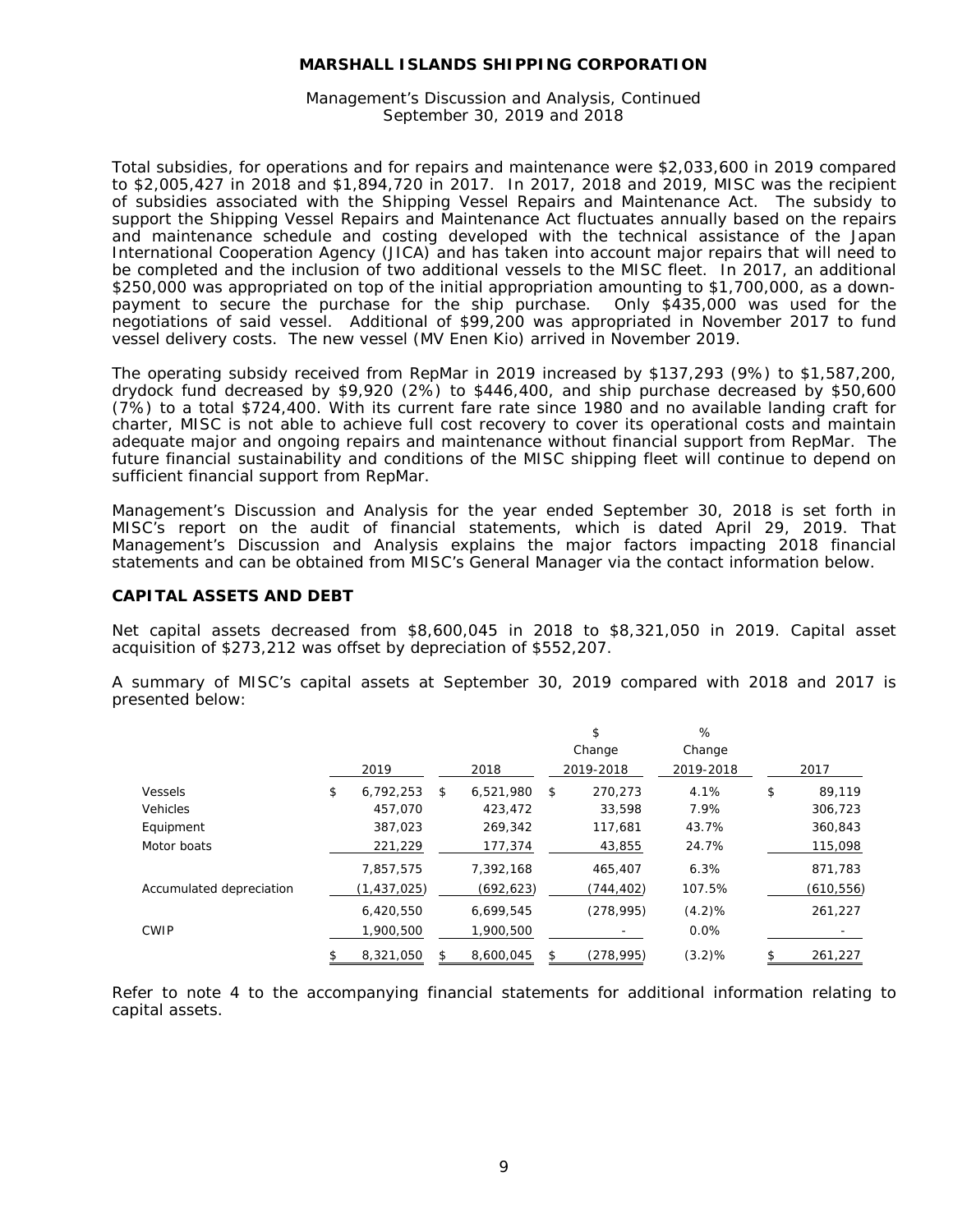Management's Discussion and Analysis, Continued September 30, 2019 and 2018

#### **CASH FLOW**

Net cash used for operating activities for 2019 was \$2.4M compared to net cash used for operating activities of \$2.1M in 2018 and \$1.2M in 2017. The cash provided by operational activities was absorbed entirely by MISC's operational costs. Additionally, injection of cash flow from the RepMar subsidies were received in the amount of \$2.7M, \$2.7M and \$2.3M during 2019, 2018, and 2017, respectively. In 2017, RepMar subsidies were utilized by MISC to cover its operational expenses in the amount of \$1.43M; and for repairs and maintenance expenses in the amount of \$0.45M; and for new ship purchase in \$0.43M. The repair and maintenance subsidy amounts are determined by a schedule developed in January 2011 under the JICA Preparatory Study for the "Project for Improvement of Domestic Shipping Services in the Marshall Islands". In 2018, the RepMar subsidies were utilized by MISC to cover operational expenses in the amount of \$1.55M; and for repairs and maintenance expenses in the amount of \$0.45M; and for New Ship negotiation expenses in the amount of \$0.77M. In 2019, the RepMar subsidies were utilized by MISC to cover operational expenses in the amount of \$1.59M; and for drydocking repairs and maintenance expenses in the same amount of \$0.44M; and for New Ship negotiation travel expenses in the amount of \$0.72M.

#### **FUTURE OUTLOOK ON SUSTAINABILITY**

MISC plays an important role in the lives of people living in the outer islands. The regular fieldtrip services are essential to transfer people and basic needs from the capital city to the outer islands and vice versa.

As an indicator of MISC's future outlook on sustainability, MISC's has continued to improve and increase its net position since 2012. MISC's net position decreased to \$8,347,910 in 2019, compared to a net position of \$8,542,142 in 2018, \$1,437,797 in 2017, \$401,081 in 2016, \$279,970 in 2015, \$224,931 in 2014, and \$135,699 in 2013. The vast improvement in MISC's financial position from a net deficiency in 2012 to an increasing net position in 2013 – 2018 is a result of increases in revenue streams stemming from increases in charter trips in response to the ongoing relief efforts of the State of Drought Disaster originally issued in June – July 2113, 2016 climate change such as El Nino and 2017 climate change of heavy wave storm, along with the increases in field trips with the addition of the two shipping vessels donated by the government of Japan. Combined with management efforts and persistence to streamline its operational expenses and to continue to reduce its personnel costs in prior years, the rebounds achieved in generating additional revenue streams have been a success factor to MISC's current net position. In addition to subsidies received from RepMar, the three (3) vessels (MV Ribuuk Ae, MV Aemman, and MV Kwajelein) were formally transferred with NBV of \$6,432,862. In February 2019, TCPA transferred MV Tobolar and other capital assets with NBV of \$130,944.

MISC's improved trend in net position over the period 2017 to 2018 provides an indicator of MISC management's efforts to reduce its recurrent expenditures. However, at its current passenger rate structure and limitation vessel number or fleet size capacity, MISC will continue to have operational losses and rely on RepMar subsidies to minimize the operational losses. In order to revive the losses and rely on RepMar subsidies to minimize the operational losses. MISC operations for future sustainability, MISC must be able to obtain RepMar approval to increase its passenger rates or continue to rely on a steady flow of subsidy amounts as a community service obligation to absorb the operational losses of MISC to provide affordable sea-transport services to the people.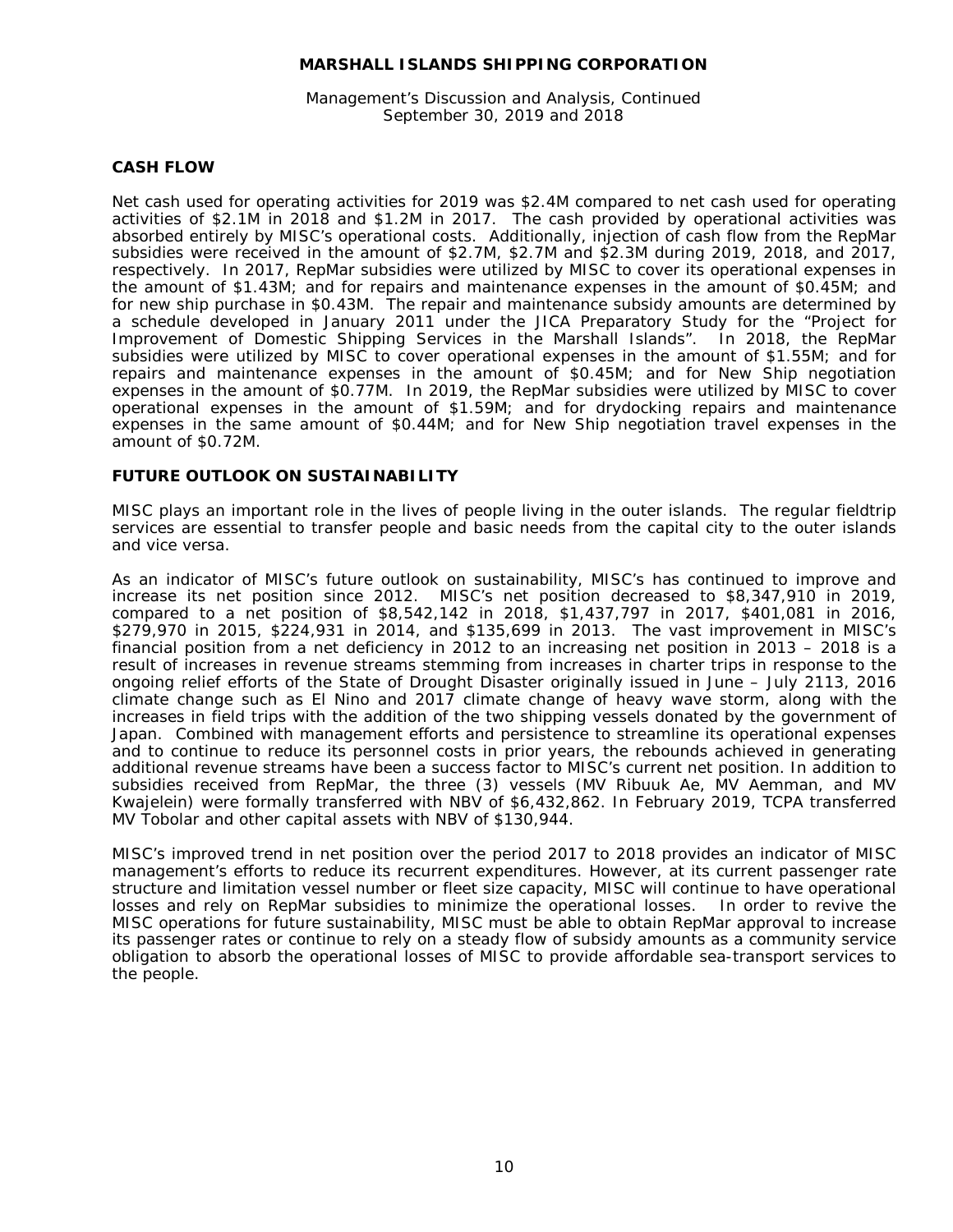Management's Discussion and Analysis, Continued September 30, 2019 and 2018

Historically, the operating revenue generated by MISC has never been sufficient to cover the related expenses necessary to operate the shipping vessels and provide sea-transportation services. With operating losses over \$1.2M to 2.9M annually, MISC continues to be dependent on financial support from RepMar. Most importantly, MISC is not able to generate sufficient revenue through its operations due to its low passenger rate structure, which has been in place since the early 1980's, despite the increase in fuel costs and inflation rates. As a state-owned entity, MISC does not have the authority to increase its tariff rates without the approval of RepMar. MISC has made numerous requests to RepMar until such was approved on April 25, 2019 for a \$10 increase on freight rate or from \$56.50 per ton to \$66.50 per ton.

It is the intention of MISC to continue its lobbying efforts for the authority and flexibility to increase its tariff rates to account for the rising fuel costs and inflation rates. MISC's strategic plan will be expired in 2021; With tariff rates likely to remain low, on-going financial support from RepMar will have to continue and may need to increase, as appropriate to satisfy the community service obligation provided by MISC.

The future outlook on sustainability for MISC continues to be threatened by the deteriorating conditions of the shipping vessels. In 2011, RepMar passed the Shipping Vessel Repairs and Maintenance Act (R&M) to ensure that subsidy funding is made available on an annual basis to ensure that major repairs and services are performed regularly and for the procurement of safety equipment. The R&M Act provides a strong position for MISC to continue to advocate for and to receive subsidy for the sole purpose of repairs and maintenance needs of its aging fleet. Without the R&M subsidy, the continued deteriorating conditions of more than half of MISC's shipping fleet will have a negative impact on MISC's ability to provide safe and reliable shipping services. Furthermore, the operations of MISC are further hampered with the loss of MV Ribuuk Ae, which ran aground on Ujae Atoll and later sunk.

To summarize, MISC's future outlook on sustainability is dependent but not limited to the following factors:

- Approval from RepMar to increase MISC's tariff rate structure towards full cost recovery;
- Ongoing recipient of RepMar subsidy to support both MISC operations and the Shipping Vessel Repairs and Maintenance Act and New Ship;
- Develop and adhere to an ongoing annual repairs and maintenance schedule;
- Increase the number of vessels in its shipping fleet;
- Explore other grant financing opportunities (i.e. ADB, World Bank, RUS, etc.);
- Continue with budgetary controls to minimize operational expenses where possible;
- Improve financial and operational management reporting and streamline processes:
- Capacity building opportunities for MISC personnel (administration and technical)
- Implementation of community services obligation (CSO) to comply with the SOE Act.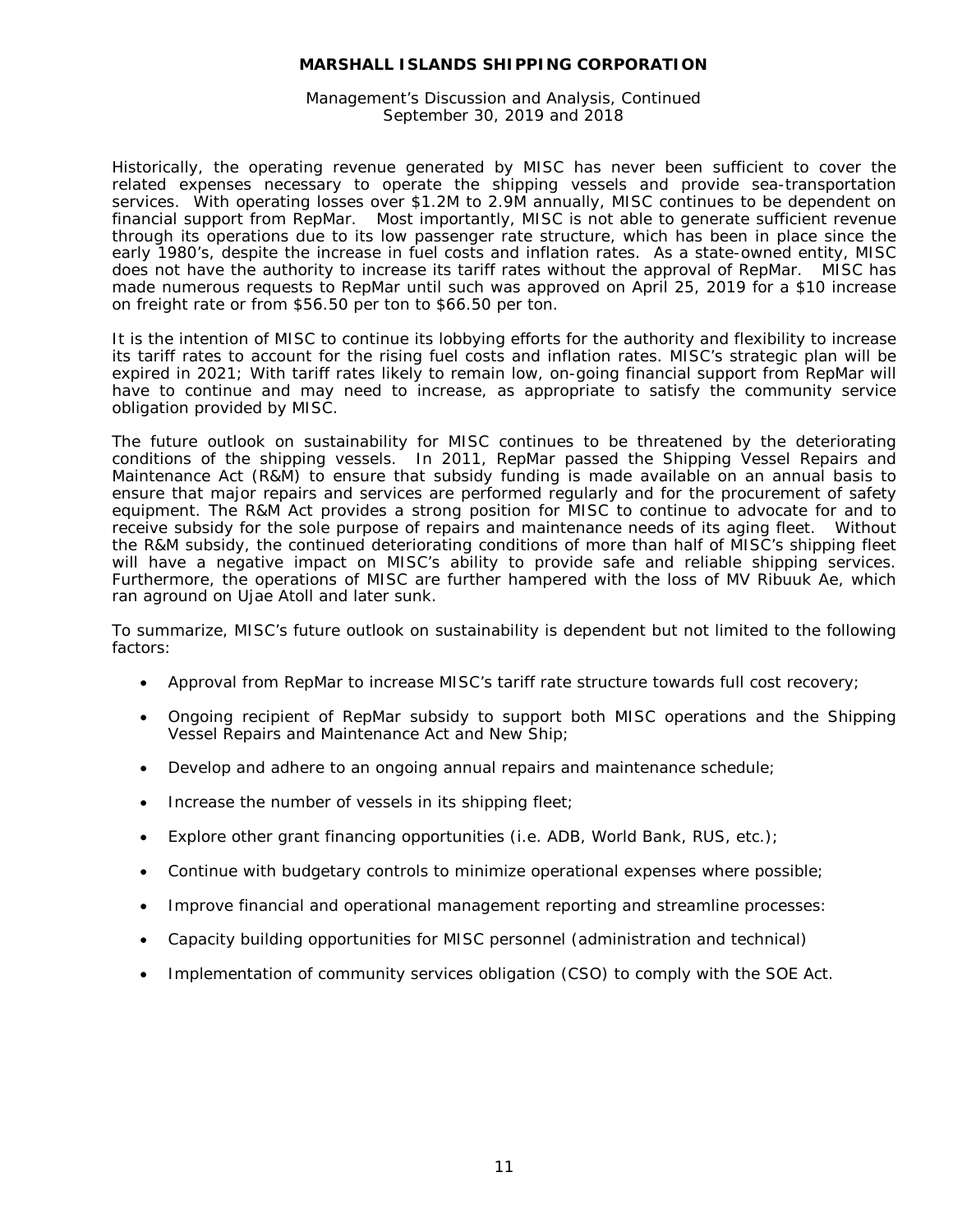Management's Discussion and Analysis, Continued September 30, 2019 and 2018

#### **MISC FOCUS IN THE COMING FISCAL YEAR**

MISC's focus in the coming fiscal year includes but is not limited to the following:

- MISC, through its Board of Directors, will continue to lobby for the approval from Cabinet to increase the MISC tariff rates, and to negotiate CSO agreements for identified commercial rates.
- With the support of its Board of Directors, MISC will continue to implement and monitor activities laid out in its strategic plan addressing both the operational and financial goals of MISC. The strategic plans include but are not limited to the following:
	- Lobby and seek government and development partner opportunities to finance or cofinance procurement of additional shipping vessels to increase MISC's existing shipping fleet;
	- Seek assistance from donor partners opportunities to finance or co-finance procurement of additional equipment or trucks to improve or streamline loading and unloading processes of the vessels to ensure quicker turn-around of the vessels and improve the efficiency of their transport services.
	- Develop a tariff rate template to incorporate rising cost and fluctuation of fuel and inflation rates;
	- Streamline operational processes (such as stevedoring, field trip scheduling, shipping vessel loading and unloading process to reduce downtime and turn ships around more frequently to increase its services to the outer island);
	- Develop and improve management and financial reporting;
	- Address capacity building weaknesses and provide or seek opportunities for capacity building; and
	- Ensure adherence to the shipping repairs and maintenance schedule.

The Marshall Islands is currently not being directly impacted by the current COVID19 pandemic being experienced elsewhere worldwide. No cases of COVID19 have yet to be experienced in the Marshall Islands and, as such, MISC have been able to continue operations as usual subject to the continued support from RepMar. In the event that the pandemic reaches the Marshall Islands, we expect MISC to feel the impact of such through potential shutdown of MISC's field trips and continued reliance on RepMar for operational subsidies.

#### **ADDITIONAL FINANCIAL INFORMATION**

This discussion and analysis are designed to provide MISC's customers and other stakeholders with an overview of the company's operations and financial condition as at 30<sup>th</sup> September 2019. Should the reader have questions regarding the information included in this report, or wish to request additional financial information, please contact the Marshall Islands Shipping Corporation General Manager at P.O. Box 1198, Majuro, Marshall Islands, MH 96960.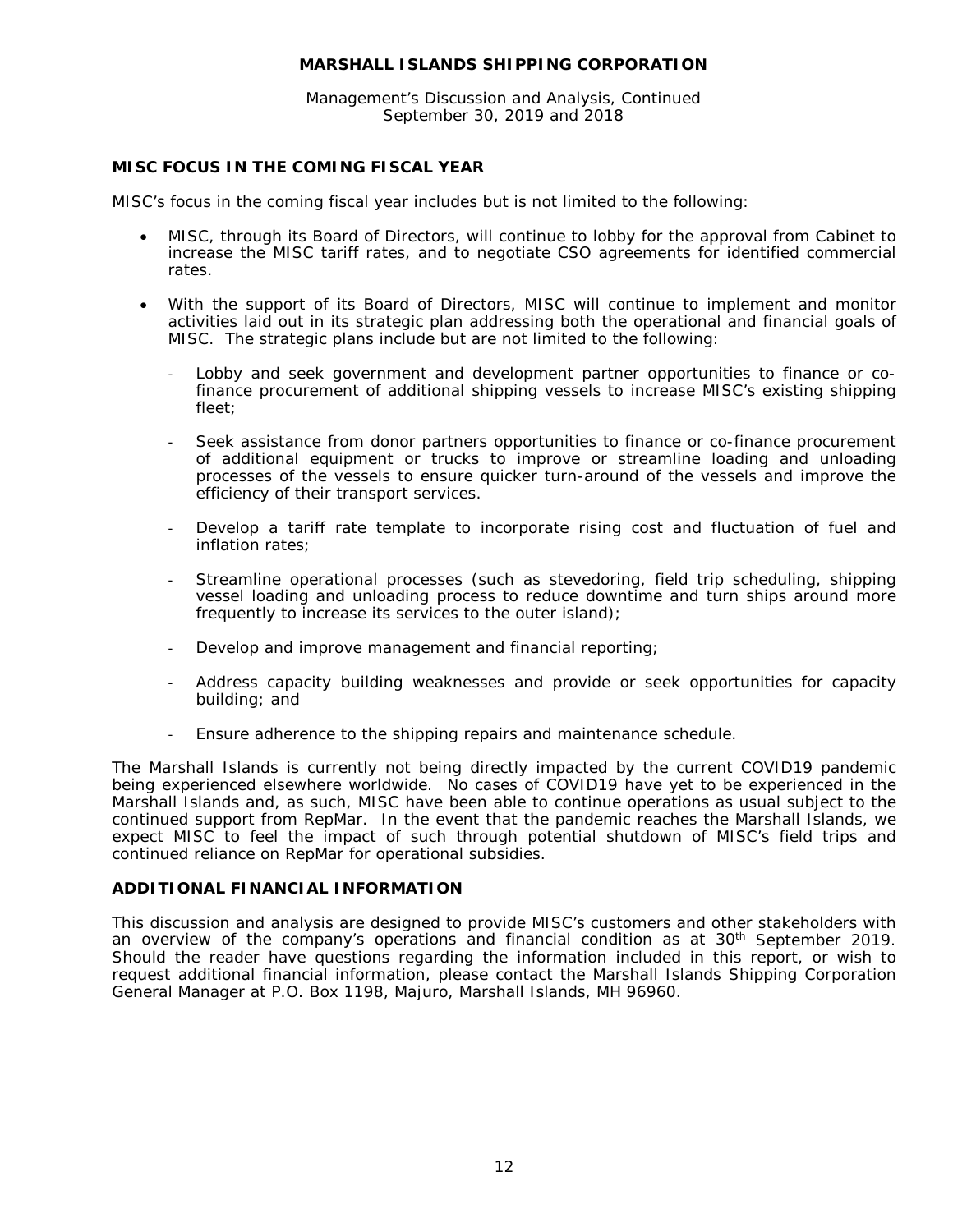#### Statements of Net Position September 30, 2019 and 2018

| <b>ASSETS</b>                                                                                                                                       |     | 2019                                                 |                | 2018                                     |
|-----------------------------------------------------------------------------------------------------------------------------------------------------|-----|------------------------------------------------------|----------------|------------------------------------------|
| Current assets:<br>Cash                                                                                                                             | \$  | 308,205 \$                                           |                | 493,028                                  |
| Receivables:<br>Trade<br><b>Affiliates</b><br>Employees                                                                                             |     | 84,323<br>533,722<br>267,735                         |                | 152,158<br>400,593<br>268,922            |
| Less allowance for doubtful accounts                                                                                                                |     | 885,780<br>(679, 860)                                |                | 821,673<br>(604, 605)                    |
| Total receivables, net                                                                                                                              |     | 205,920                                              |                | 217,068                                  |
| Inventory<br>Current portion of prepaid drydocking                                                                                                  |     | 4,052<br>386,621                                     |                | 2,379<br>211,659                         |
| Total current assets                                                                                                                                |     | 904,798                                              |                | 924,134                                  |
| Noncurrent assets:<br>Prepaid drydocking, net of current portion<br>Capital assets:                                                                 |     | 420,191                                              |                | 142,874                                  |
| Nondepreciable capital assets<br>Capital assets, net of accumulated depreciation                                                                    |     | 1,900,500<br>6,420,550                               |                | 1,900,500<br>6,699,545                   |
| Total noncurrent assets                                                                                                                             |     | 8,741,241                                            |                | 8,742,919                                |
|                                                                                                                                                     | \$. | 9,646,039                                            | $\mathfrak{S}$ | 9,667,053                                |
| LIABILITIES AND NET POSITION                                                                                                                        |     |                                                      |                |                                          |
| <b>Current liabilities:</b><br>Accounts payable<br>Payable to affiliates<br>Contracts payable<br>Accruals and other liabilities<br>Unearned revenue | \$  | 59,859 \$<br>793,397<br>283,500<br>137,373<br>24,000 |                | 117,606<br>219,654<br>664,000<br>123,651 |
| <b>Total liabilities</b>                                                                                                                            |     | 1,298,129                                            |                | 1,124,911                                |
| Commitments and contingencies                                                                                                                       |     |                                                      |                |                                          |
| Net position:<br>Net investment in capital assets<br>Restricted<br>Unrestricted                                                                     |     | 8,037,550<br>377,708<br>(67, 348)                    |                | 7,936,045<br>399,752<br>206,345          |
| Total net position                                                                                                                                  |     | 8,347,910                                            |                | 8,542,142                                |
|                                                                                                                                                     |     | 9,646,039                                            |                | 9,667,053                                |

See accompanying notes to financial statements.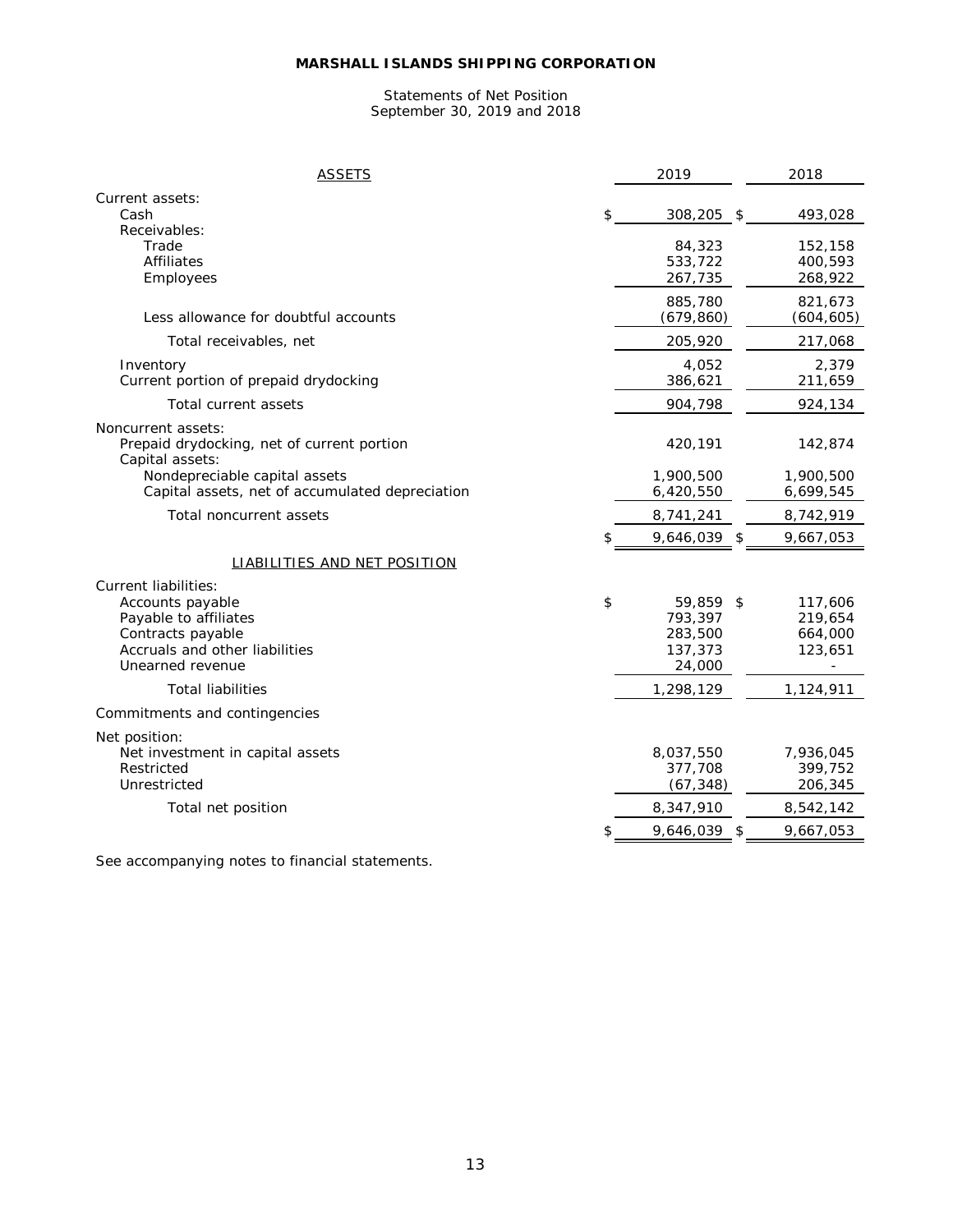#### Statements of Revenues, Expenses and Changes in Net Position Years Ended September 30, 2019 and 2018

|                                                                                                                                                                                                                                                                                                                                                                                          | 2019                                                                                                                                                                                          | 2018                                                                                                                                                                                          |
|------------------------------------------------------------------------------------------------------------------------------------------------------------------------------------------------------------------------------------------------------------------------------------------------------------------------------------------------------------------------------------------|-----------------------------------------------------------------------------------------------------------------------------------------------------------------------------------------------|-----------------------------------------------------------------------------------------------------------------------------------------------------------------------------------------------|
| Operating revenues:<br>Cargo<br>\$<br>Ship sales<br>Passenger<br>Copra fee<br>Charter<br>Fuel and other revenue                                                                                                                                                                                                                                                                          | $605,302$ \$<br>91,410<br>64,201<br>53,423<br>20,461<br>8,450                                                                                                                                 | 566,808<br>12,760<br>77,476<br>32,296<br>359,888<br>177,950                                                                                                                                   |
| Total operating revenues                                                                                                                                                                                                                                                                                                                                                                 | 843,247                                                                                                                                                                                       | 1,227,178                                                                                                                                                                                     |
| Provision for bad debts                                                                                                                                                                                                                                                                                                                                                                  | (75, 255)                                                                                                                                                                                     | (165, 602)                                                                                                                                                                                    |
| Net operating revenues                                                                                                                                                                                                                                                                                                                                                                   | 767,992                                                                                                                                                                                       | 1,061,576                                                                                                                                                                                     |
| Operating expenses:<br>Salaries, wages and benefits<br>Depreciation<br>Petroleum, oil and lube<br>Drydock expense<br>Travel and entertainment<br>Material and supplies<br>Foodstuffs<br>Rent<br>Cost of goods sold<br>Professional fees<br>Stevedoring<br>Utilities<br>Communications<br>Membership fees<br>Contributions<br>Insurance<br>Freight<br>Advertising<br><b>Miscellaneous</b> | 1,502,251<br>552,207<br>497,403<br>343,066<br>241,635<br>177,956<br>99,173<br>87,052<br>62,851<br>33,603<br>27,295<br>21,789<br>19,436<br>15,700<br>6,849<br>4,164<br>1,942<br>1,497<br>4,011 | 1,299,448<br>89,667<br>932,848<br>228,752<br>128,057<br>210,402<br>183,626<br>37,443<br>10,614<br>21,828<br>23,349<br>19,486<br>11,780<br>16,550<br>4,785<br>3,628<br>3,130<br>6,829<br>4,023 |
| Total operating expenses                                                                                                                                                                                                                                                                                                                                                                 | 3,699,880                                                                                                                                                                                     | 3,236,245                                                                                                                                                                                     |
| Operating loss                                                                                                                                                                                                                                                                                                                                                                           | (2,931,888)                                                                                                                                                                                   | (2,174,669)                                                                                                                                                                                   |
| Nonoperating revenues (expenses):<br>Operating subsidies<br>Penalties and interest<br>Other income<br>Loss on disposal of fixed asset                                                                                                                                                                                                                                                    | 2,033,600<br>(20, 344)                                                                                                                                                                        | 2,005,427<br>67,626<br>(1,900)                                                                                                                                                                |
| Total nonoperating revenues (expenses), net                                                                                                                                                                                                                                                                                                                                              | 2,013,256                                                                                                                                                                                     | 2,071,153                                                                                                                                                                                     |
| Loss before capital contributions                                                                                                                                                                                                                                                                                                                                                        | (918, 632)                                                                                                                                                                                    | (103, 516)                                                                                                                                                                                    |
| Capital contributions                                                                                                                                                                                                                                                                                                                                                                    |                                                                                                                                                                                               |                                                                                                                                                                                               |
|                                                                                                                                                                                                                                                                                                                                                                                          | 724,400                                                                                                                                                                                       | 7,207,861                                                                                                                                                                                     |
| Change in net position                                                                                                                                                                                                                                                                                                                                                                   | (194, 232)                                                                                                                                                                                    | 7,104,345                                                                                                                                                                                     |
| Net position at beginning of year                                                                                                                                                                                                                                                                                                                                                        | 8,542,142                                                                                                                                                                                     | 1,437,797                                                                                                                                                                                     |
| Net position at end of year<br>\$                                                                                                                                                                                                                                                                                                                                                        | 8,347,910 \$                                                                                                                                                                                  | 8,542,142                                                                                                                                                                                     |

See accompanying notes to financial statements.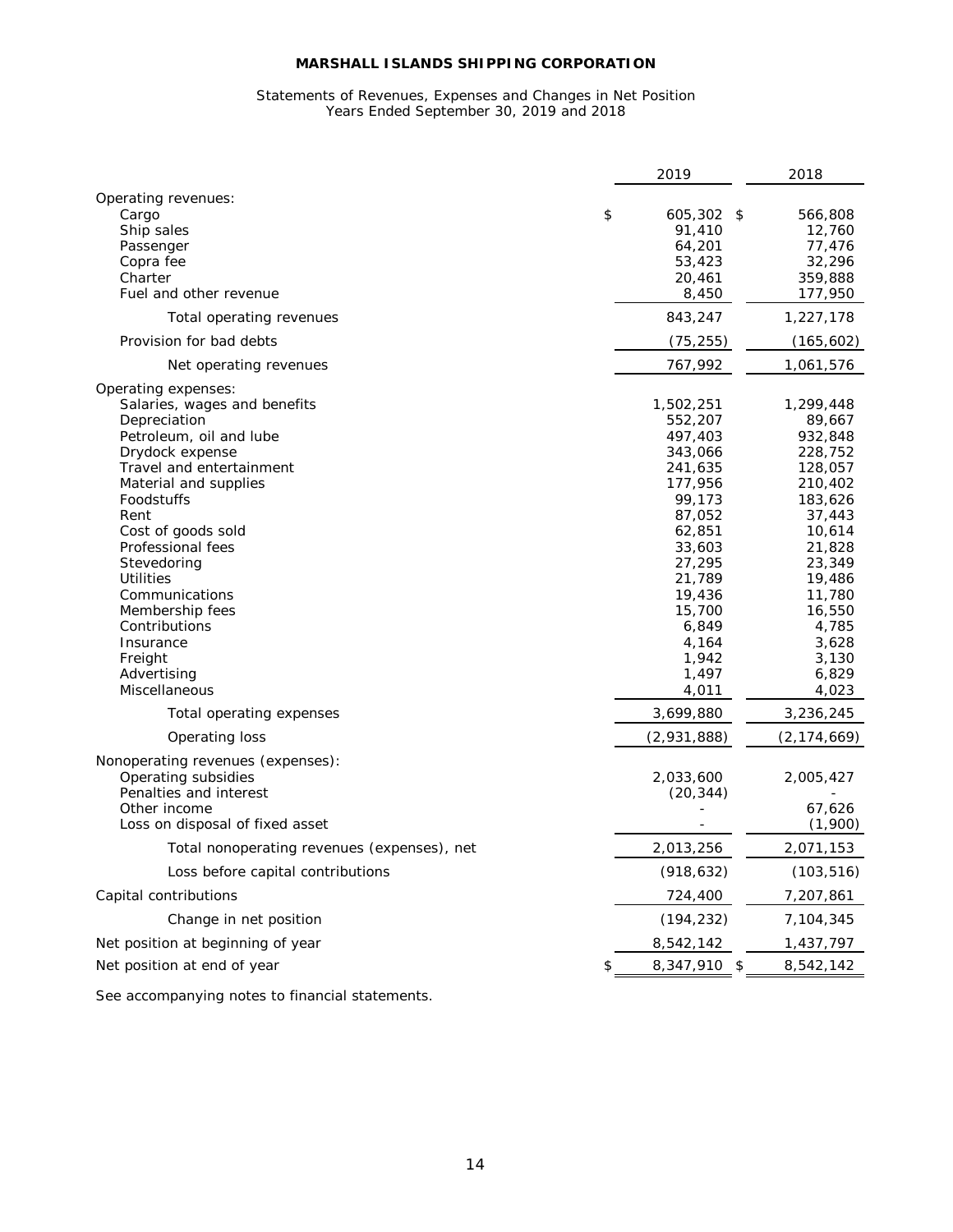#### Statements of Cash Flows Years Ended September 30, 2019 and 2018

|                                                                                                                                                                       | 2019                                                                             | 2018                                                                               |
|-----------------------------------------------------------------------------------------------------------------------------------------------------------------------|----------------------------------------------------------------------------------|------------------------------------------------------------------------------------|
| Cash flows from operating activities:<br>Cash received from customers<br>Cash payments to suppliers for goods and services<br>Cash payments to employees for services | \$<br>796,640 \$<br>(1, 707, 822)<br>(1,488,529)                                 | 1,143,997<br>(1,988,282)<br>(1, 288, 313)                                          |
| Net cash used for operating activities                                                                                                                                | (2, 399, 711)                                                                    | (2, 132, 598)                                                                      |
| Cash flows from noncapital financing activities:<br>RepMar subsidy received<br>Penalties and interest paid                                                            | 2,033,600<br>(20, 344)                                                           | 2,005,427                                                                          |
| Net cash cash provided by noncapital financing activities                                                                                                             | 2,013,256                                                                        | 2,005,427                                                                          |
| Cash flows from capital and related financing activities:<br>Acquisition of capital assets<br>Capital contributions received                                          | (522, 768)<br>724,400                                                            | (1, 333, 524)<br>775,000                                                           |
| Net cash cash provided by (used for) capital and related<br>financing activities                                                                                      | 201,632                                                                          | (558, 524)                                                                         |
| Net change in cash                                                                                                                                                    | (184, 823)                                                                       | (685, 695)                                                                         |
| Cash at beginning of year                                                                                                                                             | 493,028                                                                          | 1,178,723                                                                          |
| Cash at end of year                                                                                                                                                   | \$<br>308,205<br>-\$                                                             | 493,028                                                                            |
| Reconciliation of operating loss to net cash used for                                                                                                                 |                                                                                  |                                                                                    |
| operating activities:<br>Operating loss<br>Adjustments to reconcile operating loss to net cash<br>used for operating activities:                                      | \$<br>$(2,931,888)$ \$                                                           | (2, 174, 669)                                                                      |
| Depreciation<br>Drydock<br>Provision for bad debts<br>(Increase) decrease in assets:<br>Receivables:                                                                  | 552,207<br>343,066<br>75,255                                                     | 89,667<br>228,752<br>165,602                                                       |
| Affiliates<br>Trade<br>Employees<br>Inventory<br>Prepayments<br>Increase (decrease) in liabilities:<br>Accounts payable<br>Payable to affiliates                      | (133, 129)<br>67,835<br>1,187<br>(1,673)<br>(338, 220)<br>(57, 747)<br>(14, 326) | (107, 966)<br>(15, 236)<br>40,021<br>1,422<br>(238, 841)<br>(35, 177)<br>(97, 308) |
| Accruals and other liabilities<br>Unearned revenue                                                                                                                    | 13,722<br>24,000                                                                 | 11,135                                                                             |
| Net cash used for operating activities                                                                                                                                | \$<br>$(2,399,711)$ \$                                                           | (2, 132, 598)                                                                      |
| Summary disclosure of noncash capital and related financing activities:                                                                                               |                                                                                  |                                                                                    |
| Transfer of MV Aemman, MV Rubuuk Ae and MV Kwajalein to MISC:<br>Capital contribution from RepMar<br>Additions to capital assets                                      | \$<br>\$                                                                         | 6,432,861<br>(6, 432, 861)                                                         |
|                                                                                                                                                                       | \$<br>\$                                                                         |                                                                                    |
| Transfer of MV Tobolar to MISC:<br>Payable to affiliates<br>Prepaid drydocking<br>Additions to capital assets                                                         | \$<br>588,069<br>\$<br>(457, 125)<br>(130, 944)                                  |                                                                                    |
|                                                                                                                                                                       | \$                                                                               |                                                                                    |
|                                                                                                                                                                       |                                                                                  |                                                                                    |

See accompanying notes to financial statements.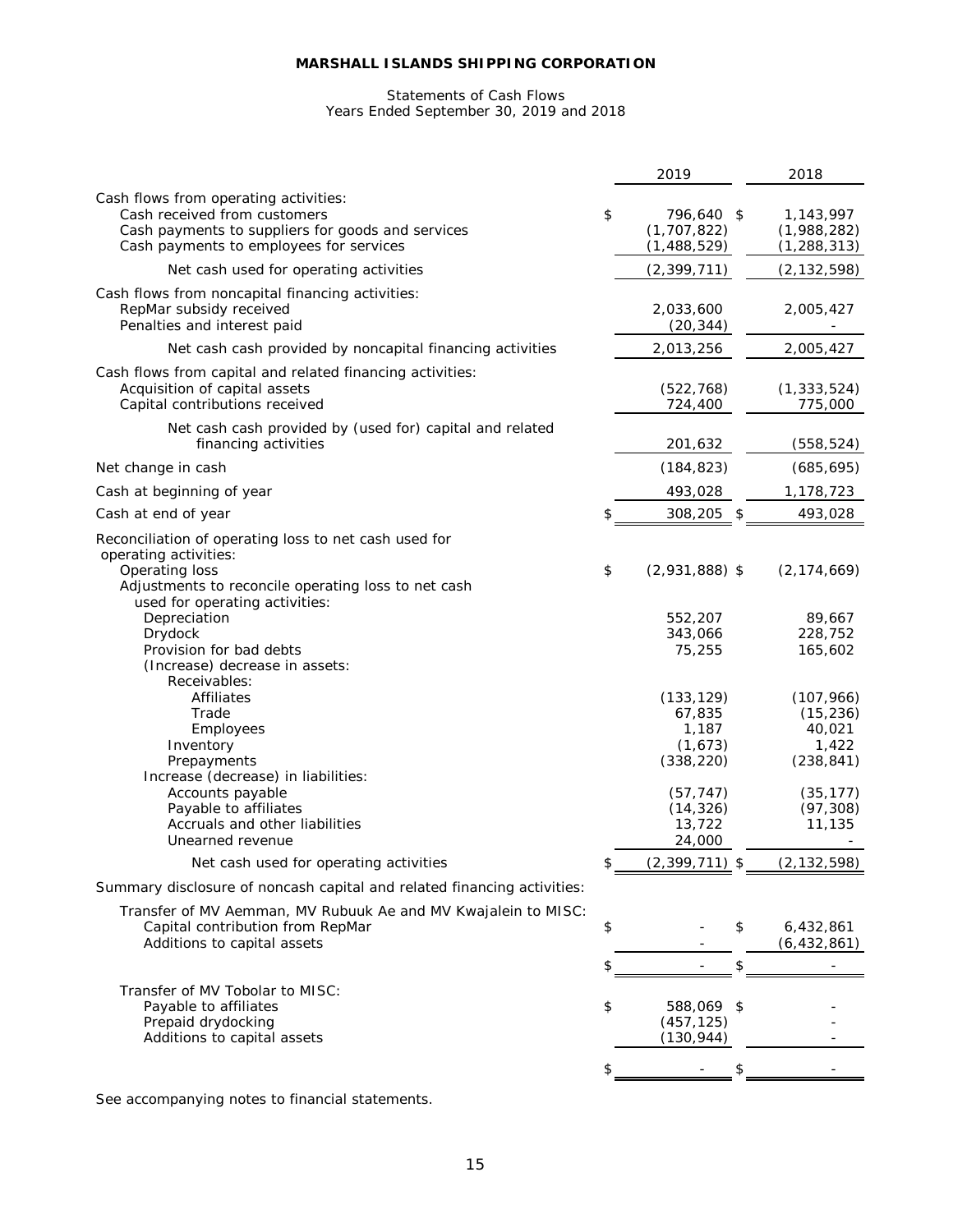Notes to Financial Statements September 30, 2019 and 2018

#### (1) Organization

Marshall Islands Shipping Corporation (MISC), a component unit of the Republic of the Marshall Islands (RepMar), was created under Public Law 2005-41, the Marshall Islands Shipping Corporation Act, 2004. MISC was established to manage and operate RepMar's shipping vessels. MISC's principal line of business is to provide sea transportation services; to carry on business as ship owners; and to build and maintain ships and vessels.

MISC is governed by a seven-member Board of Directors appointed by the Cabinet of RepMar.

MISC's financial statements are incorporated into the financial statements of RepMar as a component unit.

#### (2) Summary of Significant Accounting Policies

The accounting policies of MISC conform to accounting principles generally accepted in the United States of America (GAAP), as applicable to governmental entities, specifically proprietary funds.

GASB Statement No. 34, *Basic Financial Statements - and Management's Discussion and Analysis - for State and Local Governments*, as amended by GASB Statement No. 37, *Basic Financial Statements - and Management's Discussion and Analysis - for State and Local Governments: Omnibus*, GASB Statement No. 38, *Certain Financial Statement Note Disclosures*, and GASB Statement No. 61, *The Financial Reporting Entity: Omnibus - an amendment of GASB Statements No. 14 and 34,* establish financial reporting standards for governmental entities, which require that management's discussion and analysis of the financial activities be included with the basic financial statements and notes and modifies certain other financial statement disclosure requirements.

To conform to these requirements, equity is presented in the following net position categories:

- Net investment in capital assets: capital assets, net of accumulated depreciation and related debt, plus construction or improvement of those assets.
- Restricted: Nonexpendable net position subject to externally imposed stipulations that require MISC to maintain such permanently. As of September 30, 2019 and 2018, MISC does not have nonexpendable restricted net position.
- Restricted: Expendable net position whose use by MISC is subject to externally imposed stipulations that can be fulfilled by actions of MISC pursuant to those stipulations or that expire with the passage of time. As of September 30, 2019 and 2018, MISC has expendable restricted net position for unexpended contributions from RepMar as follows:

|                                                        | 2019                | 2018                |
|--------------------------------------------------------|---------------------|---------------------|
| Repairs and maintenance<br>MV Enen Kio vessel delivery | \$278,508<br>99.200 | \$300.552<br>99.200 |
|                                                        | \$ 377.708          | \$399,752           |

 Unrestricted: net position that is not subject to externally imposed stipulations. Unrestricted net position may be designated for specific purposes by action of management or the Board of Directors or may otherwise be limited by contractual agreements with outside parties.

When both restricted and unrestricted resources are available for use for the same purpose, it is MISC's policy to use unrestricted resources first, then restricted resources as they are needed.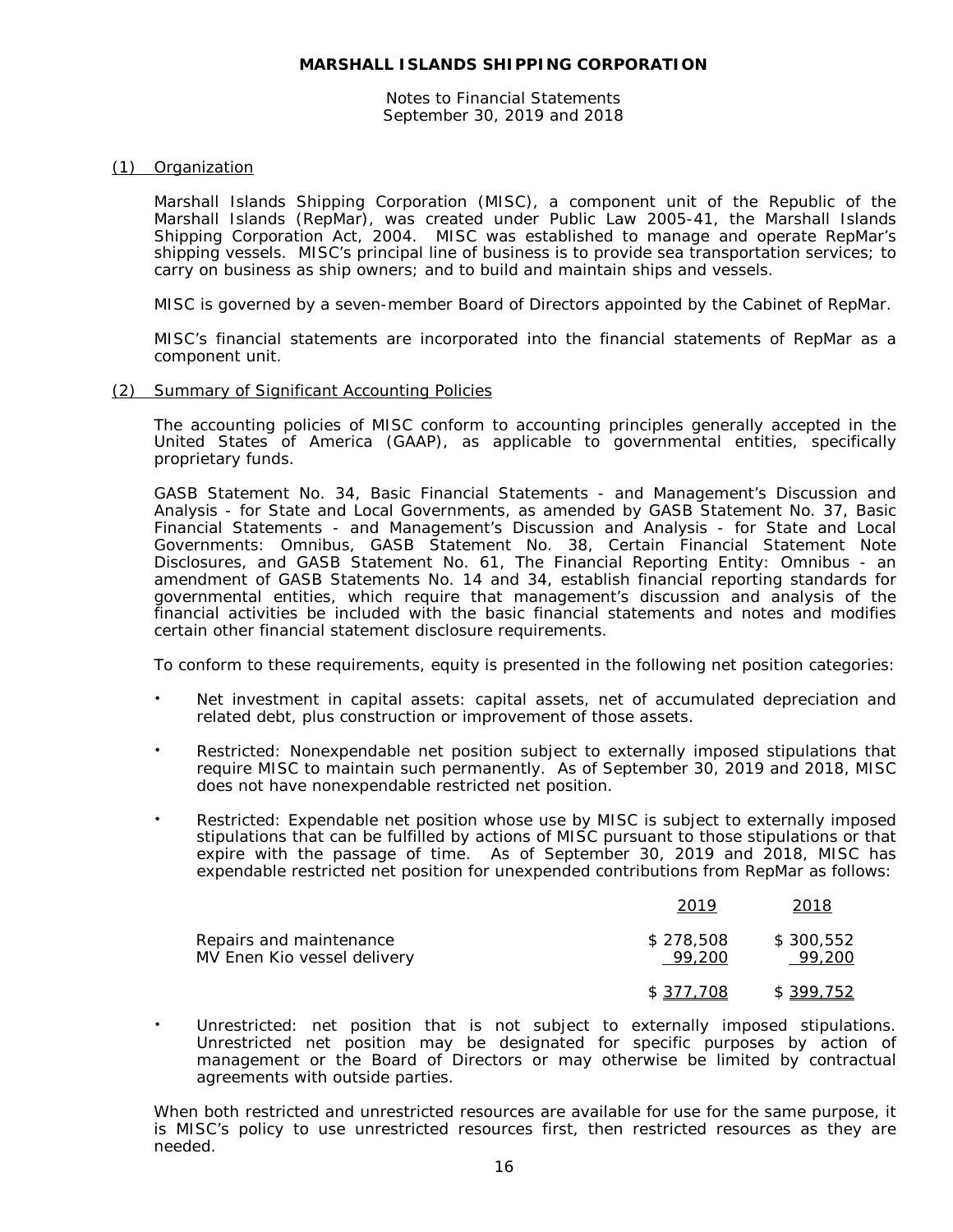Notes to Financial Statements September 30, 2019 and 2018

#### (2) Summary of Significant Accounting Policies, Continued

#### Basis of Accounting

Proprietary funds are accounted for on a flow of economic resources measurement focus. With this measurement focus, all assets and deferred outflows of resources, and liabilities and deferred inflows of resources associated with the operation of the fund are included in the statements of net position. Proprietary fund operating statements present increases and decreases in net position. The accrual basis of accounting is utilized by proprietary funds. Under this method, revenues are recorded when earned and expenses are recorded at the time liabilities are incurred.

#### Revenue Recognition

MISC's revenues are derived primarily from the operation of shipping vessels. Capital grants, financing or investing related transactions are reported as non-operating revenues. Revenue is recognized on the accrual basis and is recorded upon billing when services have been completed. Specifically, cargo, charter and passenger revenue are recognized when the transportation is provided. Other components of other operating revenue are recognized as revenue when the related goods and services are provided. All expenses related to operating MISC are reported as operating expenses. Interest income or federal program revenues are the primary components of non-operating expenses and revenues.

#### Cash

Custodial credit risk is the risk that in the event of a bank failure, MISC's deposits may not be returned to it. Such deposits are not covered by depository insurance and are either uncollateralized or collateralized with securities held by the pledging financial institution or held by the pledging financial institution but not in the depositor-government's name. MISC does not have a deposit policy for custodial credit risk.

For purposes of the statements of net position and cash flows, cash is defined as cash on hand and cash held in demand accounts. As of September 30, 2019 and 2018, the carrying amount of cash was \$308,205 and \$493,028, respectively, and the corresponding bank balances were \$347,304 and \$534,817, respectively. Of the bank balance amounts, \$331,984 and \$524,814, respectively, were maintained in a financial institution subject to Federal Deposit Insurance Corporation (FDIC) insurance with the remaining amounts being maintained in a financial institution not subject to depository insurance. As of September 30, 2019 and 2018, bank deposits in the amount of \$250,000 were FDIC insured. MISC does not require collateralization of its cash deposits; therefore, deposit levels in excess of FDIC insurance coverage are uncollateralized. Accordingly, these deposits are exposed to custodial credit risk.

#### Receivables

All receivables are uncollateralized and are due from affiliates or customers, located within the Republic of the Marshall Islands. The allowance for uncollectible accounts is stated at an amount which management believes will be adequate to absorb possible losses on accounts receivable that may become uncollectible based on evaluations of the collectability of these accounts and prior collection experience. Management determines the adequacy of the allowance for uncollectible accounts based upon review of the aged accounts receivable. The allowance is established through a provision for bad debts charged to expense. Bad debts are written off against the allowance on the specific identification method.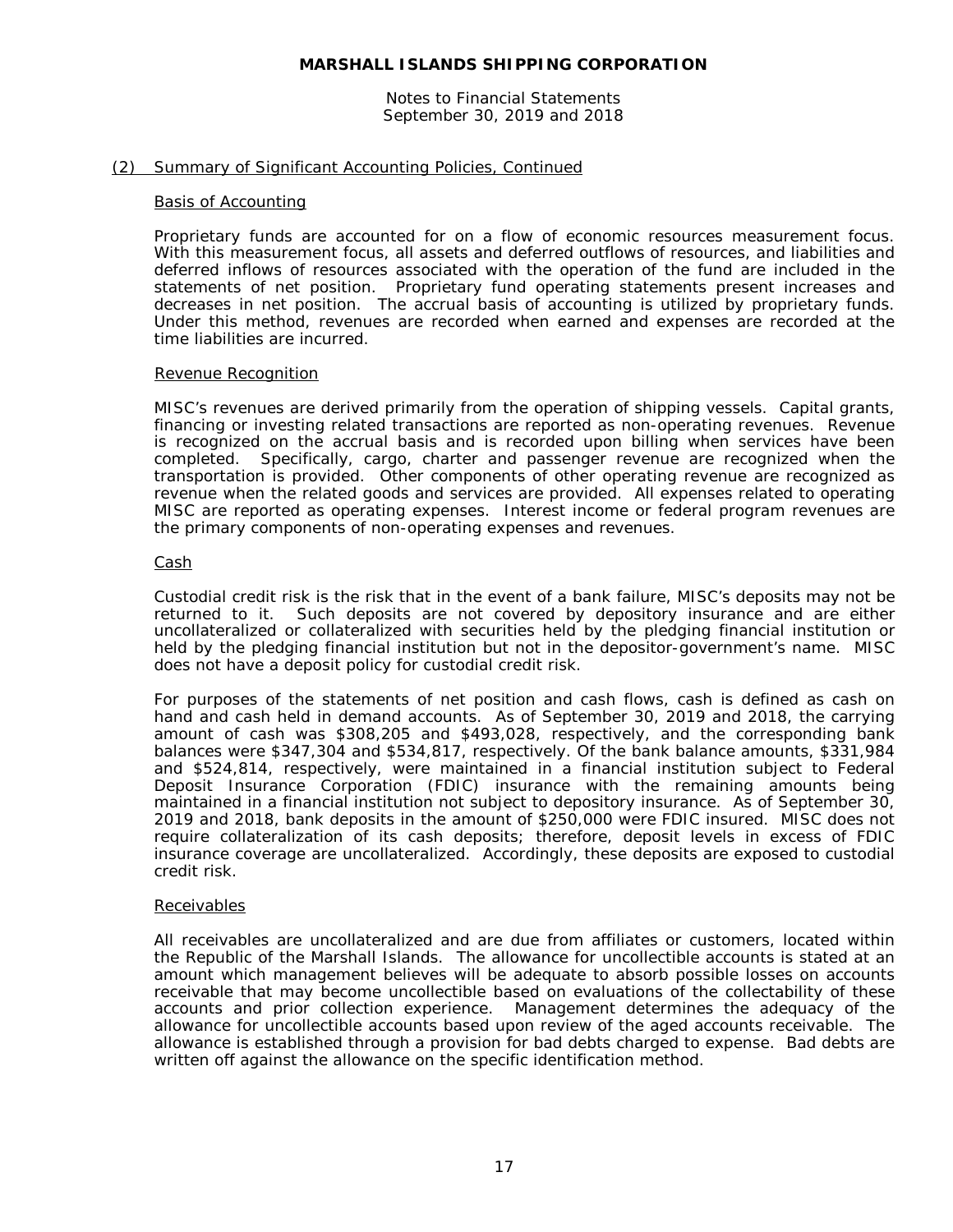Notes to Financial Statements September 30, 2019 and 2018

#### (2) Summary of Significant Accounting Policies, Continued

#### **Inventory**

Inventory consists of items purchased for resale (on the ships) during outer islands voyages. Inventory is valued at the lower of cost (moving average) or market value (net realized value).

#### Deferred Dry-dock Expenditures

Dry dock expenditures have been recognized as an asset when the recognition criteria were met. The recognition is made when the dry docking has been performed and is amortized over the period until the next scheduled dry docking, usually two to three years. Any remaining carrying amount of the cost of the previous inspection is derecognized. Ordinary repairs and maintenance expenses are charged to the income statement during the financial period in which they are incurred.

#### Equipment

MISC has not adopted a formal capitalization policy for equipment; however, items with a cost that equals or exceeds \$1,000 and have an estimated life of more than one year are generally capitalized. Such assets are stated at cost. Depreciation is calculated on the straight-line method based on the estimated useful lives of the respective assets. The estimated useful lives of these assets are as follows:

| Equipment       | $5 - 10$ years |
|-----------------|----------------|
| <b>Vehicles</b> | 5 years        |
| <b>Vessels</b>  | 25 years       |
| Motor boats     | 5 years        |

#### Deferred Outflows of Resources

In addition to assets, the statement of net position will sometimes report a separate section for deferred outflows of resources. This separate financial statement element represents a consumption of net position that applies to a future period and so will not be recognized as an outflow of resources (deduction of net position) until then. MISC has no items that qualify for reporting in this category.

#### Deferred Inflows of Resources

In addition to liabilities, the statement of net position will sometimes report a separate section for deferred inflows of resources. This separate financial statement element represents an acquisition of net position that applies to a future period and so will not be recognized as an inflow of resources (additions to net position) until then. MISC has no items that qualify for reporting in this category.

#### Compensated Absences

Vested or accumulated vacation leave is recorded as an expense and liability as the benefits accrue to employees. No liability is recorded for non-vesting accumulating rights to receive sick pay benefits. As of September 30, 2019 and 2018, the accumulated vacation leave liability totals \$88,160 and \$79,093, respectively, and is included within the statements of net position as accruals and other liabilities.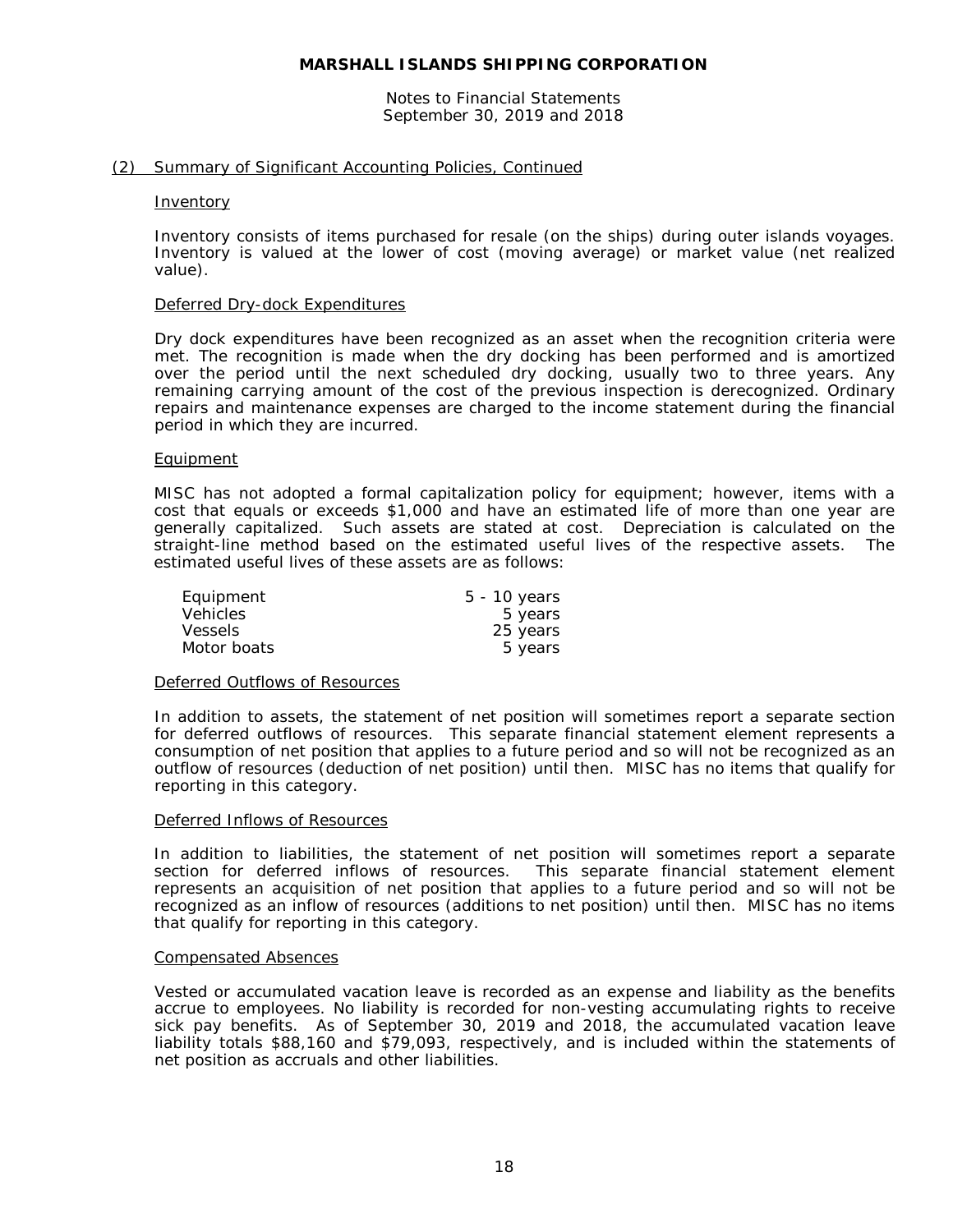Notes to Financial Statements September 30, 2019 and 2018

#### (2) Summary of Significant Accounting Policies, Continued

#### Unearned Revenue

Unearned revenue represents cash received in advance for revenue to be earned in a future period.

#### Taxes

Corporate profits are not subject to income tax in the Republic of the Marshall Islands. The Government of the Republic of the Marshall Islands imposes a gross receipts tax of 3% on revenues. MISC is specifically exempt from this tax.

#### New Accounting Standards

During the year ended September 30, 2019, MISC implemented the following pronouncements:

- GASB Statement No. 83, *Certain Asset Retirement Obligations*, which addresses accounting and financial reporting for certain asset retirement obligations (AROs) associated with the retirement of a tangible capital asset.
- GASB Statement No. 88, *Certain Disclosures Related to Debt, including Direct Borrowings and Direct Placements*, which improves the information that is disclosed in notes to government financial statements related to debt, including direct borrowings and direct placements.

The implementation of these standards did not have a material effect on the accompanying financial statements.

In January 2017, GASB issued Statement No. 84, *Fiduciary Activities*, which establishes criteria for identifying fiduciary activities of all state and local governments. The provisions in Statement No. 84 are effective for fiscal years beginning after December 15, 2018. Management does not believe that the implementation of this statement will have a material effect on the financial statements.

In June 2017, GASB issued Statement No. 87, *Leases*, which establishes a single model for lease accounting based on the foundational principle that leases are financings of the right to use an underlying asset. The provisions in Statement No. 87 are effective for fiscal years beginning after December 15, 2019. Management has yet to determine whether the implementation of this statement will have a material effect on the financial statements.

In June 2018, GASB issued Statement No. 89, *Accounting for Interest Cost Incurred before the End of a Construction Period*, which requires that interest cost incurred before the end of a construction period be recognized as an expense in the period in which the cost is incurred for financial statements prepared using the economic resources measurement focus. The provisions in Statement No. 89 are effective for fiscal years beginning after December 15, 2019. Management does not believe that the implementation of this statement will have a material effect on the financial statements.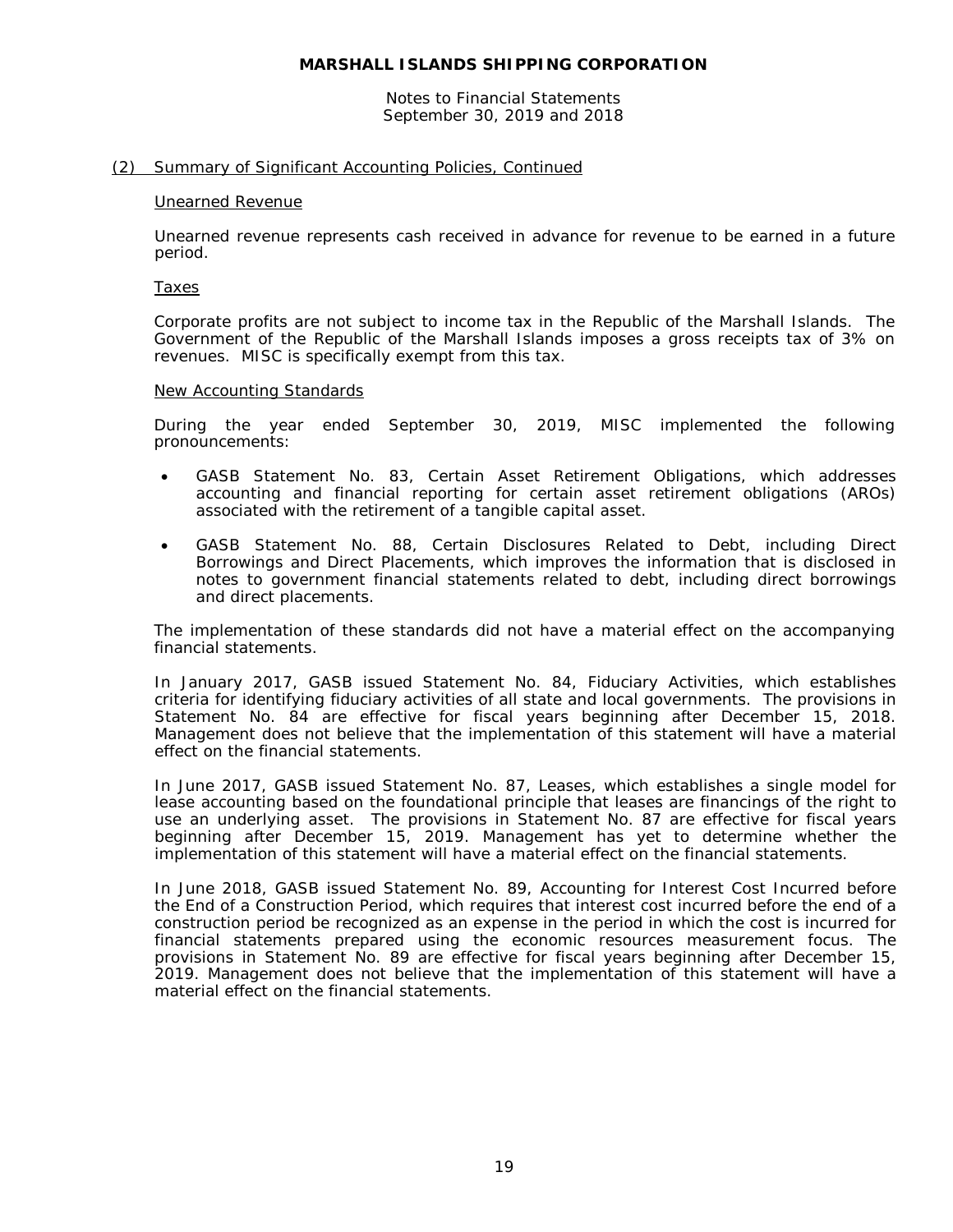Notes to Financial Statements September 30, 2019 and 2018

#### (2) Summary of Significant Accounting Policies, Continued

#### New Accounting Standards, Continued

In August 2018, GASB issued Statement No. 90, *Majority Equity Interests - an Amendment of GASB Statements No. 14 and No. 61*, which improves the consistency and comparability of reporting a government's majority equity interest in a legally separate organization and the relevance of financial statement information for certain component units. The provisions in Statement No. 90 are effective for fiscal years beginning after December 15, 2018. Management does not believe that the implementation of this statement will have a material effect on the financial statements.

In May 2019, GASB issued Statement No. 91, *Conduit Debt Obligations*, which clarifies the existing definition of a conduit debt obligation; establishing that a conduit debt obligation is not a liability of the issuer; establishing standards for accounting and financial reporting of additional commitments and voluntary commitments extended by issuers and arrangements associated with conduit debt obligations; and improving required note disclosures. The provisions in Statement No. 91 are effective for fiscal years beginning after December 15, 2020. Management does not believe that the implementation of this statement will have a material effect on the financial statements.

In May 2020, GASB issued Statement No. 95, *Postponement of the Effective Dates of Certain Authoritative Guidance*, which postpones the effective dates of GASB Statement No. 84, 89, 90 and 91 by one year and GASB Statement No. 87 by 18 months; however, earlier application of the provisions addressed in GASB Statement No. 95 is encouraged and is permitted to the extent specified in each pronouncement as originally issued. Management has yet to ascertain whether implementation of these statements will be postponed as provided in GASB Statement No. 95.

#### Reclassifications

Certain balances in the 2018 presentation has been reclassified to conform to the 2019 presentation. These reclassifications had no impact on operating loss, net position or cash flows as previously reported.

#### **Estimates**

The preparation of financial statements in accordance with GAAP requires management to make estimates and assumptions that affect the reported amounts of assets and deferred outflows of resources, liabilities and deferred inflows of resources, and disclosures of contingent assets and liabilities at the date of the financial statements and the reported amounts of revenues and expenses during the reporting period. Actual results could differ from those estimates.

#### (3) Prepaid Drydocking

During the years ended September 30, 2019 and 2018, MISC incurred dry-dock expenditures of \$338,220 and \$238,841, respectively, for MV Aemman, MV Ribuuk Ae and MV Kwajalein in Fiji, which is to be amortized over 3 years. On February 28, 2019, Tobolar Copra Processing Authority (TCPA) transferred dry-dock expenditures amounting to \$457,125, which are related to the transfer of MV Tobolar. As of September 30, 2019 and 2018, prepaid dry-docking amounted to \$806,812 and \$354,533, respectively.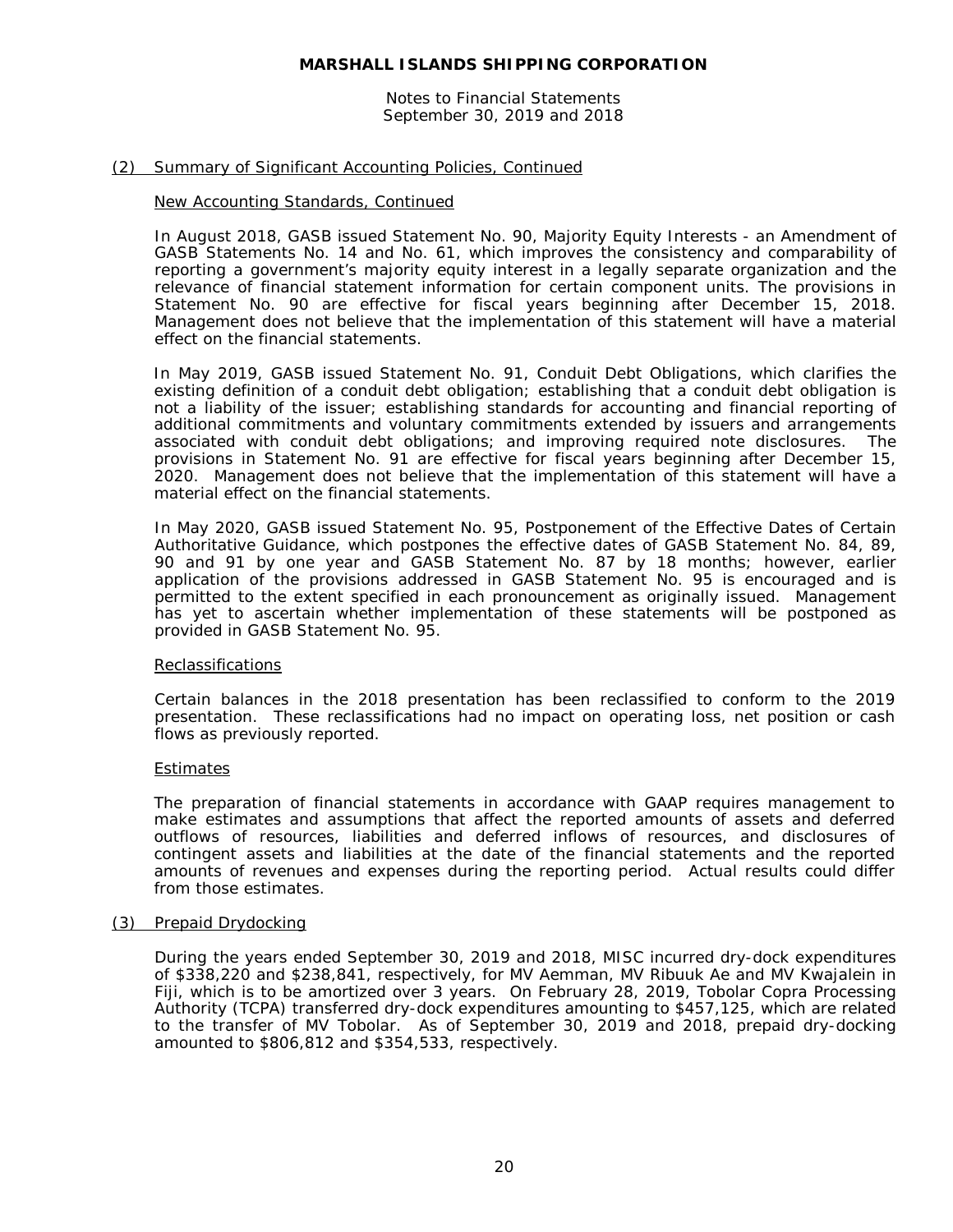Notes to Financial Statements September 30, 2019 and 2018

#### (3) Prepaid Drydocking, Continued

An analysis of the change in prepaid drydocking costs during the years ended September 30, 2019 and 2018 is as follows:

|                                                                                                         | 2019                                         | 2018                               |
|---------------------------------------------------------------------------------------------------------|----------------------------------------------|------------------------------------|
| Beginning balance<br>Drydock costs incurred<br>Drydock costs from transfer<br>Amortized drydock expense | \$354,533<br>338,220<br>457,125<br>(343,066) | \$344.444<br>238,841<br>(228, 752) |
| Ending balance                                                                                          | \$806,812                                    | \$354,533                          |
| Disclosed as follows:<br>Current<br>Noncurrent                                                          | \$386,621<br>420,191                         | \$211,659<br>142,874               |
|                                                                                                         | \$806,812                                    | \$354,533                          |

#### (4) Capital Assets

Capital asset activity for the years ended September 30, 2019 and 2018 is as follows:

|                                                 |                                                  |                                                | 2019                            |                                                  |
|-------------------------------------------------|--------------------------------------------------|------------------------------------------------|---------------------------------|--------------------------------------------------|
|                                                 | October 1,<br>2018                               | Additions                                      | Disposals/<br>Reclassifications | September 30,<br>2019                            |
| Equipment<br>Vehicles<br>Vessels<br>Motor boats | \$<br>269,342<br>423,472<br>6,521,980<br>177.374 | \$<br>117,681<br>43,348<br>270,273<br>43,855   | \$<br>(9, 750)                  | \$<br>387,023<br>457,070<br>6,792,253<br>221,229 |
| Less accumulated depreciation                   | 7,392,168<br>(692, 623)                          | 475,157<br>(754, 152)                          | (9,750)<br>9,750                | 7,857,575<br>(1, 437, 025)                       |
| Construction in progress                        | 6,699,545<br>1,900,500                           | (278, 995)                                     |                                 | 6,420,550<br>1,900,500                           |
|                                                 | \$8,600,045                                      | \$ (278.995)                                   | $s =$                           | $$ -8.321.050$                                   |
|                                                 |                                                  |                                                | 2018                            |                                                  |
|                                                 | October 1,<br>2017                               | Additions                                      | Disposals/<br>Reclassifications | September 30,<br>2018                            |
| Equipment<br>Vehicles<br>Vessels<br>Motor boats | \$360,843<br>306,723<br>89,119<br>115,098        | \$<br>24,950<br>116,749<br>6,432,861<br>62,276 | \$(116, 451)                    | \$<br>269,342<br>423,472<br>6,521,980<br>177,374 |
| Less accumulated depreciation                   | 871.783<br>(610, 556)                            | 6,636,836<br>(89, 667)                         | (116, 451)<br>7,600             | 7,392,168<br>(692, 623)                          |
| Construction in progress                        | 261,227                                          | 6,547,169<br>1,900,500                         | (108, 851)                      | 6,699,545<br>1,900,500                           |
|                                                 |                                                  |                                                |                                 |                                                  |

Construction in progress additions of \$1,900,500 during the year ended September 30, 2018, pertain to the MV Enen Kio vessel under construction. In October 2019, MISC received the Notice of Readiness from shipbuilder and the vessel was delivered to the Marshall Islands and placed into service.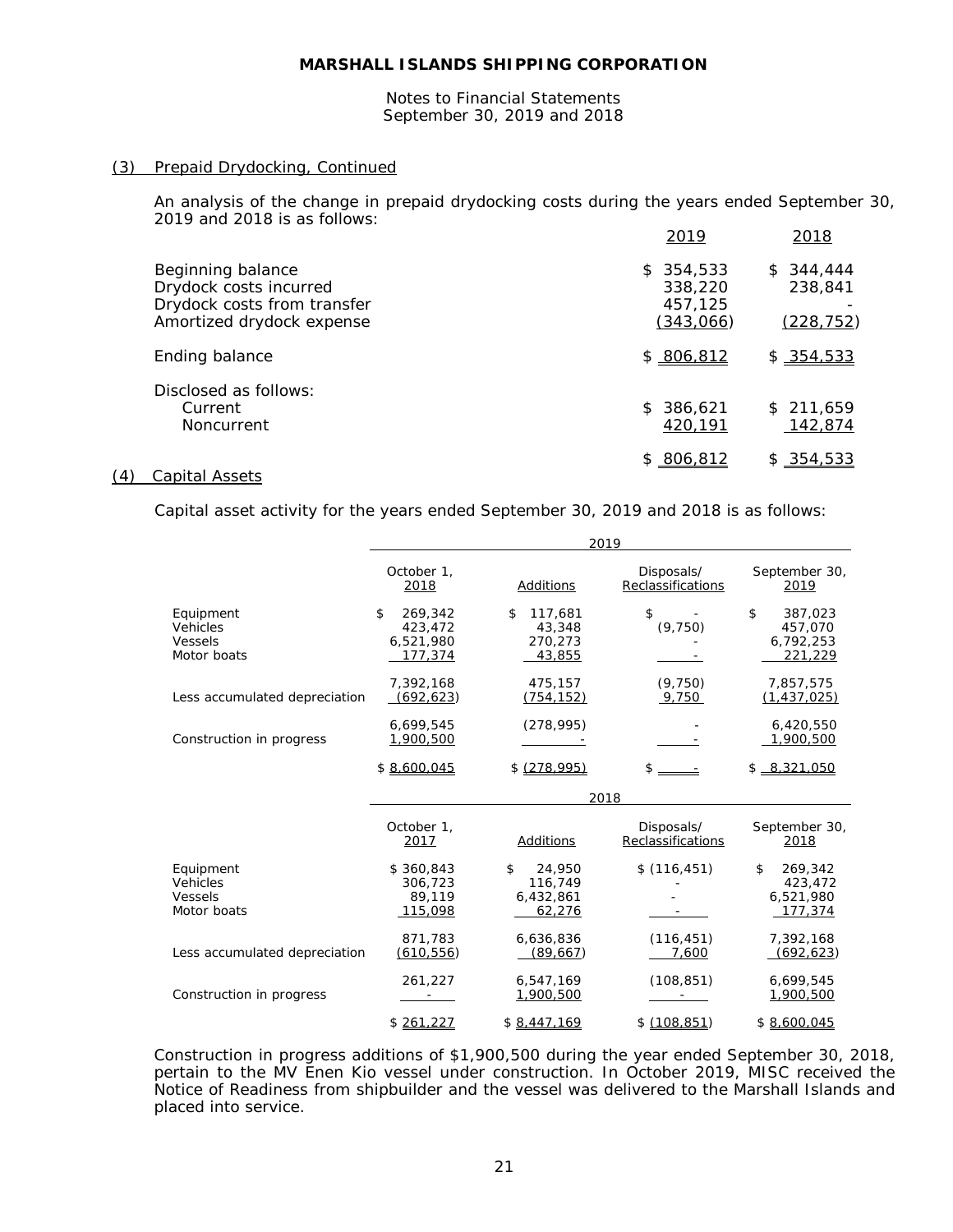Notes to Financial Statements September 30, 2019 and 2018

#### (4) Capital Assets, Continued

During the year ended September 30, 2018, RepMar formally transferred MV Aemman, MV Ribuuk Ae and MV Kwajelein to MISC with an aggregate net book value of \$6,432,861.

On November 14, 2018, the Cabinet of RepMar authorized and approved the transfer of MV Tobolar, with a net book value of \$130,944, and crew from Tobolar Copra Processing Authority (TCPA) to MISC. On February 17, 2019, this transfer was effectuated resulting in a liability of \$588,069 payable to TCPA, which remains unpaid. MISC is currently negotiating with RepMar and TCPA for a final determination insofar as payment of this amount.

#### (5) Related Party Transactions

MISC was created by the Nitijela of RepMar under Public Law 2005-41 and is thus considered a component unit of RepMar. Accordingly, MISC is affiliated with all RepMar-owned and affiliated entities, including Tobolar Copra Processing Authority (TCPA) and the RMI Ports Authority.

A summary of related party transactions as of September 30, 2019 and 2018 and for the years then ended are as follows:

|                                                                                                                                                                                                           |                                                     |                                                                      | 2019                                                 |                                                                        |
|-----------------------------------------------------------------------------------------------------------------------------------------------------------------------------------------------------------|-----------------------------------------------------|----------------------------------------------------------------------|------------------------------------------------------|------------------------------------------------------------------------|
|                                                                                                                                                                                                           | Revenues                                            | Expenses                                                             | Receivables                                          | Payables                                                               |
| <b>Tobolar Copra Processing Authority</b><br>Marshall Islands Social Security Administration<br>Marshalls Energy Company, Inc.<br><b>RMI Ports Authority</b><br>Republic of the Marshall Islands<br>Other | \$391,472<br>7,355<br>72,317<br>32,456<br>\$503,600 | \$<br>273,990<br>428,168<br>48,955<br>127,082<br>55,860<br>\$934.055 | \$297,979<br>3,892<br>187,879<br>43,972<br>\$533,722 | \$588,069<br>100,668<br>1,289<br>91,601<br>7,627<br>4,143<br>\$793,397 |
|                                                                                                                                                                                                           |                                                     |                                                                      |                                                      |                                                                        |
|                                                                                                                                                                                                           |                                                     |                                                                      | 2018                                                 |                                                                        |
|                                                                                                                                                                                                           | Revenues                                            | <b>Expenses</b>                                                      | Receivables                                          | Payables                                                               |
| <b>Tobolar Copra Processing Authority</b><br>Marshall Islands Social Security Administration<br>Marshalls Energy Company, Inc.<br>RMI Ports Authority<br>Republic of the Marshall Islands<br>Other        | \$307,570<br>92,925<br>220,951<br>7,389             | \$<br>880<br>255,856<br>173,226<br>44,764<br>119,302<br>61,123       | \$161,122<br>3,537<br>189,987<br>46,037              | \$<br>67,560<br>7,641<br>122,971<br>16,882<br>4,600                    |

During the years ended September 30, 2019 and 2018, the operations of MISC were funded by appropriations from the Nitijela of RepMar as follows:

|                                                                 | 2019                   | 2018                             |
|-----------------------------------------------------------------|------------------------|----------------------------------|
| Operating subsidy<br>Repairs and maintenance<br>Vessel delivery | \$1,587,200<br>446,400 | \$1,449,907<br>456,320<br>99,200 |
|                                                                 | \$2,033,600            | \$2,005,427                      |

During the years ended September 30, 2019 and 2018, MISC received \$724,400 and \$775,000, respectively, from the Nitijela of RepMar for the purpose of funding the acquisition of MV Enen Kio.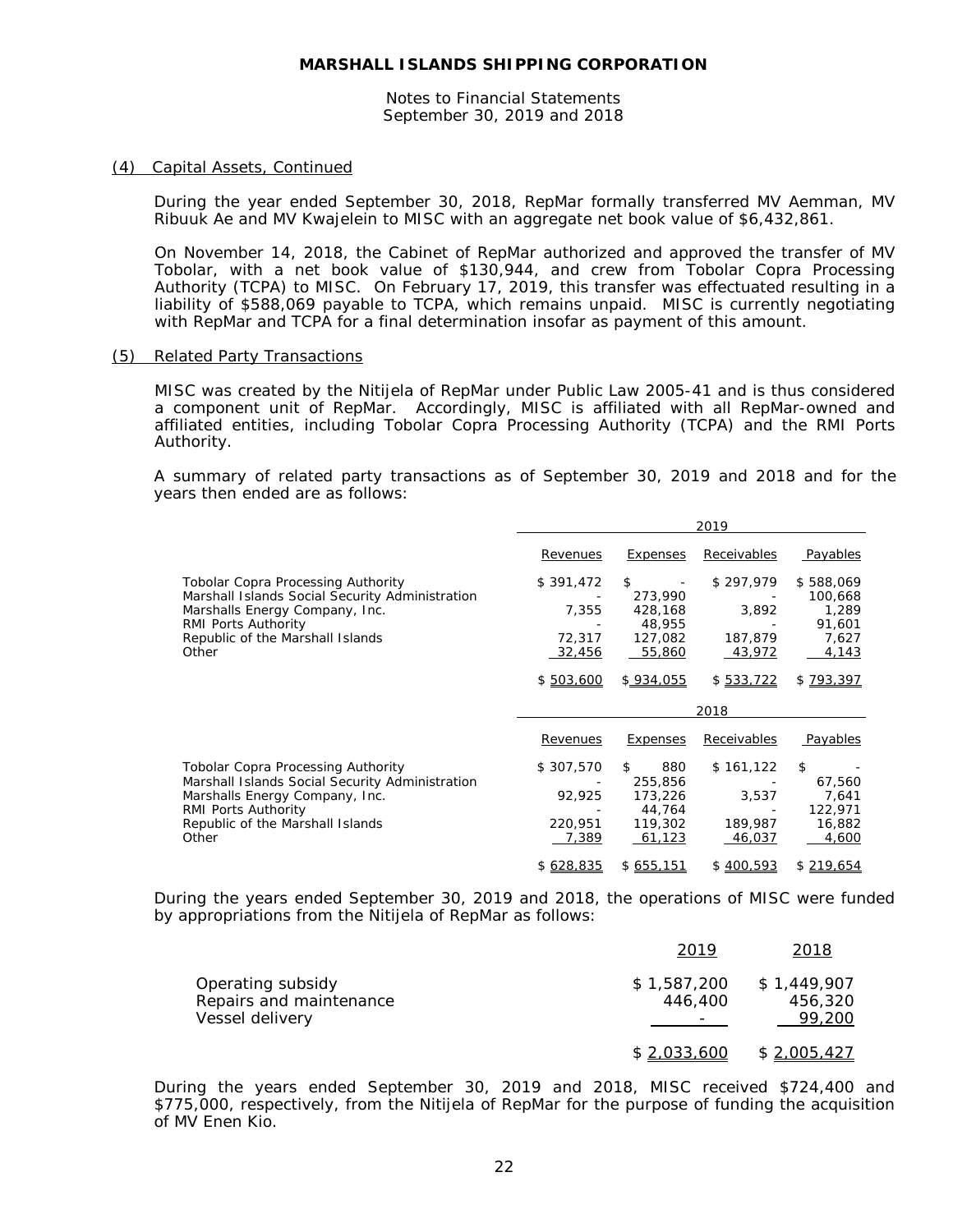Notes to Financial Statements September 30, 2019 and 2018

#### (5) Related Party Transactions, Continued

On February 28, 2019, the net book value of MV Tobolar and related deferred dry-dock expenditures were transferred from TCPA to MISC resulting in a payable to TCPA of \$588,069.

MISC occupies certain RepMar office space at no cost. No lease agreement has been executed to formalize this arrangement. However, management is of the opinion that no rental payment for the use of this property is anticipated. The fair value of this contribution is presently not determinable. Accordingly, the contributed facility use has not been recognized as revenue and expenses in the accompanying financial statements.

As described in note 7, MISC leases space from a related party.

#### (6) Risk Management

MISC is exposed to various risks of loss related to torts; theft of, damage to, and destruction of assets; errors and omissions; injuries to employees; and natural disasters. MISC has elected to purchase commercial automobile insurance from independent third parties for the risks of loss to which it is exposed with respect to the use of motor vehicles. Settled claims have not exceeded this commercial coverage for the last three years. MISC does not maintain general liability insurance; maritime insurance; and fire, lightning and typhoon insurance for its office building and contents. In the event of an insurable loss, MISC may be self-insured to a material extent.

#### (7) Commitments and Contingencies

#### **Commitments**

MISC leases a warehouse for \$2,557 per month, effective August 1, 2015, from the RMI Ports Authority, which lease expires on July 31, 2020. During the years ended September 30, 2019 and 2018, MISC recorded associated rent expense of \$30,678 per year. Total minimum future rental payments for this non-cancelable lease agreement for the year ending September 30, 2020 are \$25,565.

#### Going Concern

The accompanying financial statements have been prepared in accordance with accounting principles generally accepted in the United States of America, which contemplates the continuation of MISC as a going concern. During the years ended September 30, 2019 and 2018, MISC incurred losses from operations of \$2,931,888 and \$2,174,669, respectively. During the years ended September 30, 2019 and 2018, the operations of MISC were funded by appropriations from the Nitijela of RepMar of \$2,033,600 and \$2,005,427, respectively. In addition, during the years ended September 30, 2019 and 2018, MISC received \$724,400 and \$775,000, respectively, for the purpose of funding the acquisition of MV Enen Kio. Management acknowledges that it is currently dependent on RepMar for cash funding in order to maintain MISC as a going concern. Although RepMar has provided funding in the past, MISC does not have a formal agreement with RepMar to provide future funding. Management believes that the continuation of MISC's operations is dependent upon the future financial support of RepMar, deferment in payment of certain liabilities, and/or significant improvements in operations.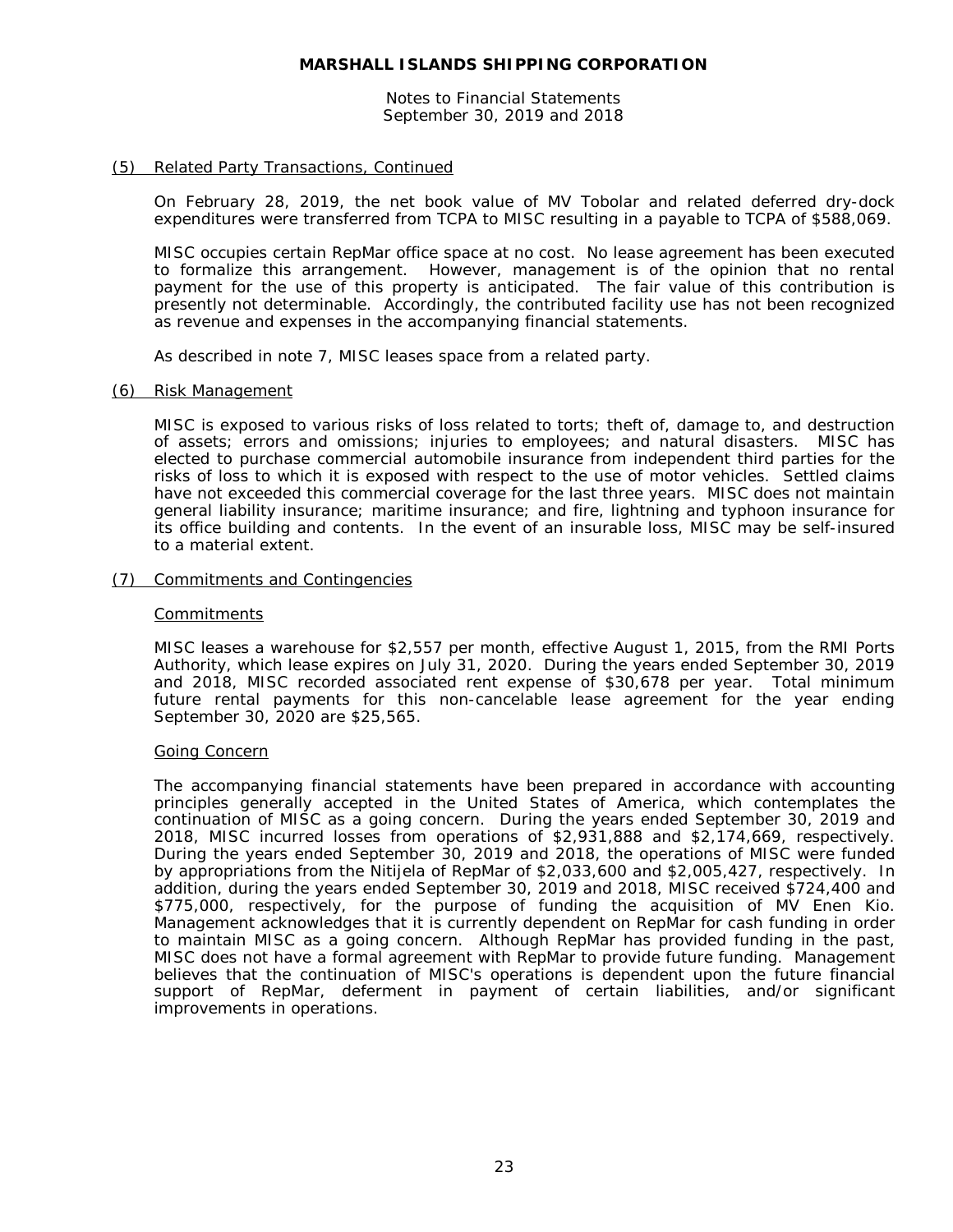Notes to Financial Statements September 30, 2019 and 2018

#### (7) Commitments and Contingencies, Continued

#### Going Concern, Continued

In view of these matters, realization of the related assets in the accompanying statement of net position at September 30, 2019, is dependent upon continued operations of MISC, which, in turn, is dependent upon MISC's ability to provide service to its customers and the success of future operations. Management believes that actions presently being undertaken to revise MISC's operating requirements, including the generation of positive cash flows from operations by increasing the number of field trips and operation of the new MV Enen Kio vessel, provide the opportunity for MISC to continue as a going concern. For the year ending September 30, 2020, RepMar has appropriated \$1,900,000 to fund MISC operations.

#### (8) Subsequent Events

In October 2019, MISC received Notice of Readiness from shipbuilder to transport MV Enen Kio to the Marshall Islands. The vessel subsequently suffered mechanical problems and has not been operating as intended. On June 15, 2020, results of inspection identified that the propeller suffered cavitation. MISC has no plans yet on the return of the vessel to the shipbuilder due to COVID-19 restrictions.

On December 28, 2019, MV Ribuuk Ae ran aground on Ujae Atoll. Subsequent recovery efforts failed resulting in the vessel sinking. Total impairment loss from vessel and other equipment amounted to \$381,165.

On March 11, 2020, the World Health Organization declared the novel strain of coronavirus (COVID-19) a global pandemic and recommended containment and mitigation measures worldwide. As of July 21, 2020, there has been no confirmed case of COVID-19 in the Marshall Islands. MISC has determined that should the pandemic reach the Marshall Islands, it may negatively impact MISC's business, results of operations, and financial position and MISC may become dependent upon the financial support of RepMar. However, the effect of the pandemic on RepMar is also uncertain and future available funding to RepMar component units may be limited. Therefore, while MISC expects this matter to potentially have a negative impact on its business, results of operations, and financial position, the related financial impact cannot be reasonably estimated at this time.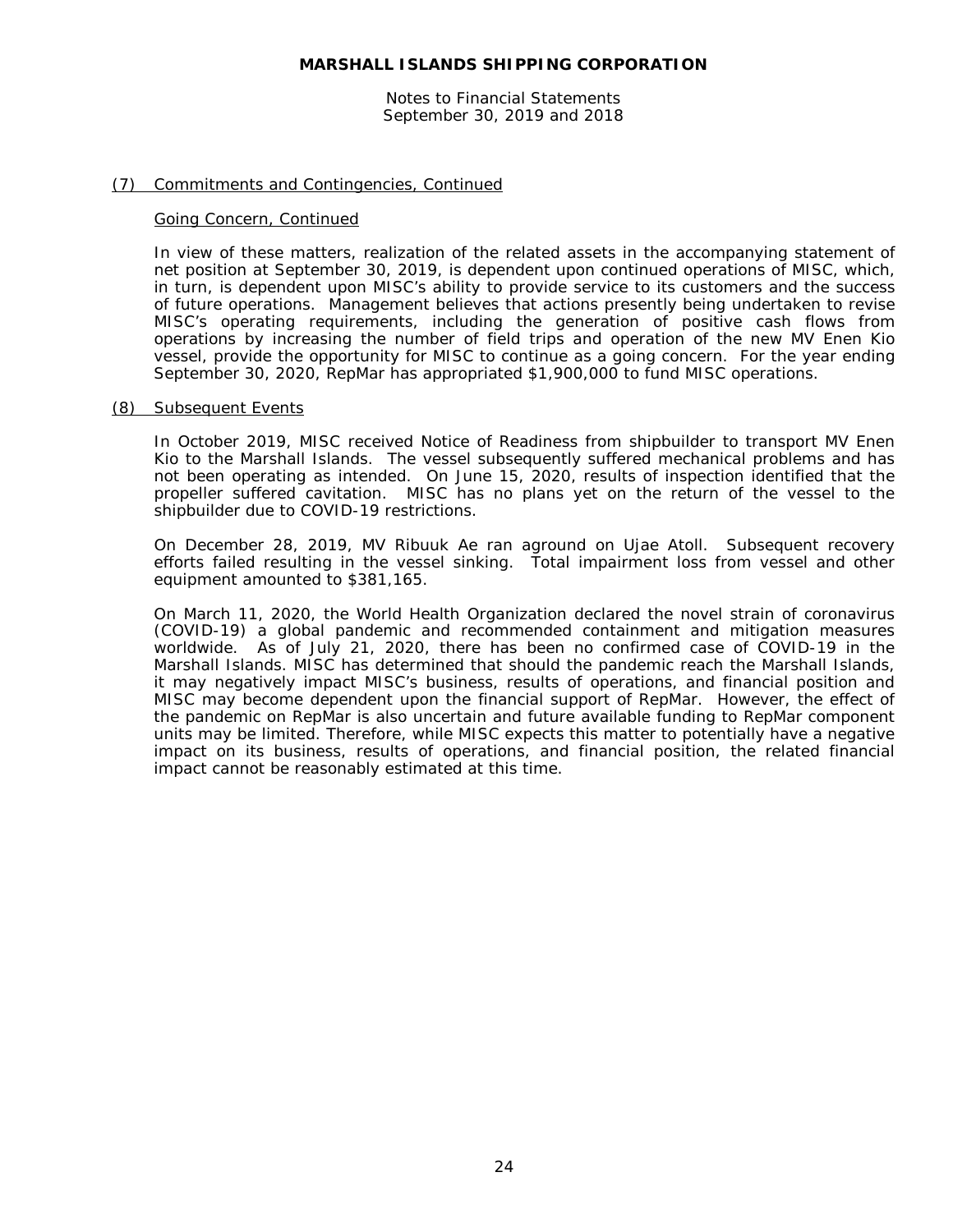

Deloitte & Touche LLP 361 South Marine Corps Drive Tamuning, GU 96913-3973 USA

Tel: +1 (671) 646-3884 Fax: +1 (671) 649-4265

www.deloitte.com

#### **INDEPENDENT AUDITORS' REPORT ON INTERNAL CONTROL OVER FINANCIAL REPORTING AND ON COMPLIANCE AND OTHER MATTERS BASED ON AN AUDIT OF FINANCIAL STATEMENTS PERFORMED IN ACCORDANCE WITH** *GOVERNMENT AUDITING STANDARDS*

Chairman Board of Directors Marshall Islands Shipping Corporation:

We have audited, in accordance with auditing standards generally accepted in the United States of America and the standards applicable to financial audits contained in *Government Auditing Standards,* issued by the Comptroller General of the United States, the financial statements of the Marshall Islands Shipping Corporation (MISC), which comprise the statement of net position as September 30, 2019, and the related statements of revenues, expenses and changes in net position and of cash flows for the year then ended, and the related notes to the financial statements, and have issued our report thereon dated July 21, 2020.

#### **Internal Control Over Financial Reporting**

In planning and performing our audit of the financial statements, we considered MISC's internal control over financial reporting (internal control) to determine the audit procedures that are appropriate in the circumstances for the purpose of expressing our opinion on the financial statements, but not for the purpose of expressing an opinion on the effectiveness of MISC's internal control. Accordingly, we do not express an opinion on the effectiveness of MISC's internal control.

A *deficiency in internal control* exists when the design or operation of a control does not allow management or employees, in the normal course of performing their assigned functions, to prevent, or detect and correct, misstatements on a timely basis. A *material weakness* is a deficiency, or a combination of deficiencies, in internal control, such that there is a reasonable possibility that a material misstatement of the entity's financial statements will not be prevented, or detected and corrected on a timely basis.

Our consideration of internal control was for the limited purpose described in the first paragraph of this section and was not designed to identify all deficiencies in internal control that might be material weaknesses or significant deficiencies. Given these limitations, during our audit we did not identify any deficiencies in internal control that we consider to be material weaknesses. However, material weaknesses may exist that have not been identified.

#### **Compliance and Other Matters**

As part of obtaining reasonable assurance about whether MISC's financial statements are free from material misstatement, we performed tests of its compliance with certain provisions of laws, regulations, contracts, and grant agreements, noncompliance with which could have a direct and material effect on the determination of financial statement amounts. However, providing an opinion on compliance with those provisions was not an objective of our audit, and accordingly, we do not express such an opinion. The results of our tests disclosed no instances of noncompliance or other matters that are required to be reported under *Government Auditing Standards*.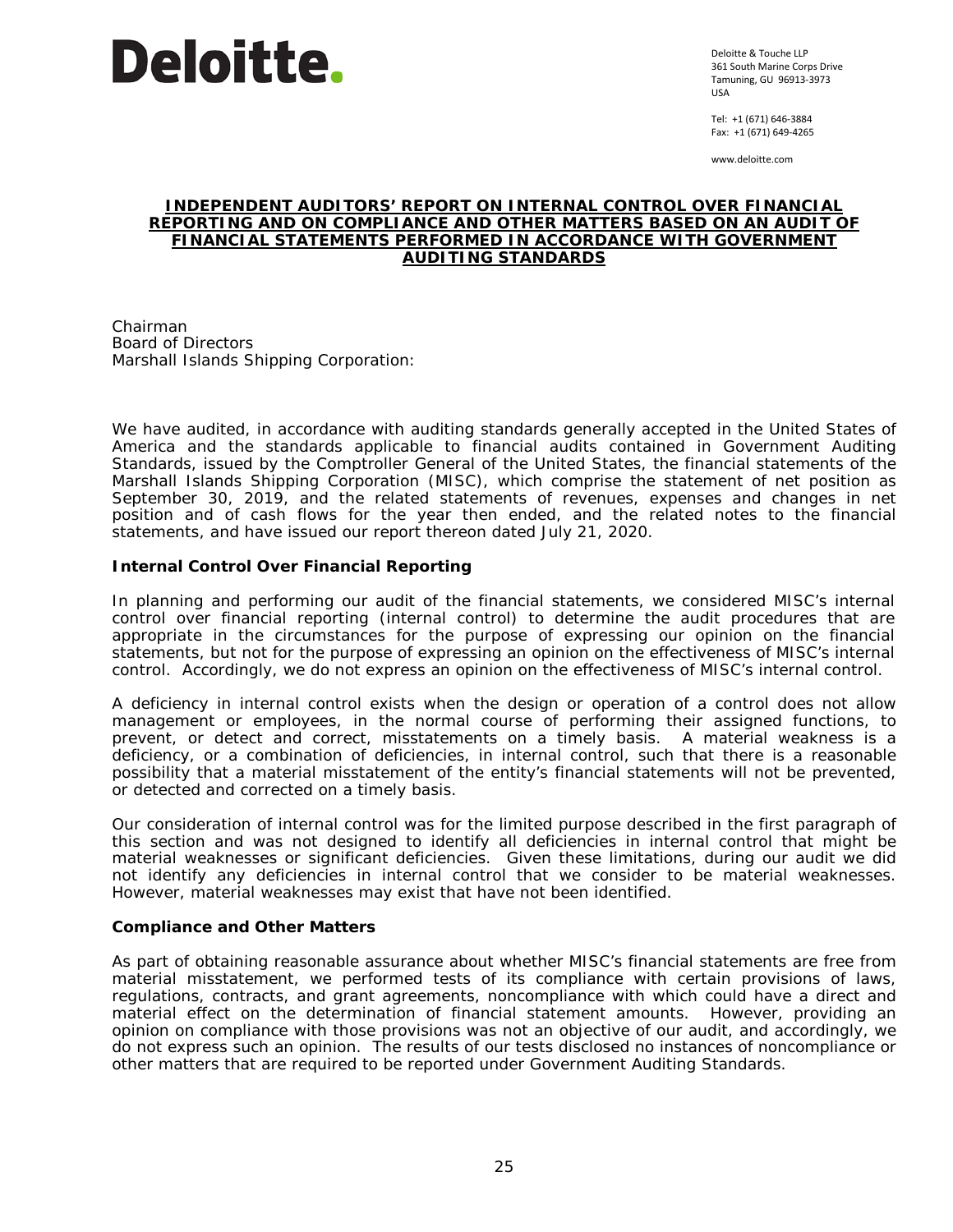

#### **Purpose of this Report**

The purpose of this report is solely to describe the scope of our testing of internal control and compliance and the results of that testing, and not to provide an opinion on the effectiveness of the entity's internal control or on compliance. This report is an integral part of an audit performed in accordance with *Government Auditing Standards* in considering the entity's internal control and compliance. Accordingly, this communication is not suitable for any other purpose.

loite Wackell

July 21, 2020